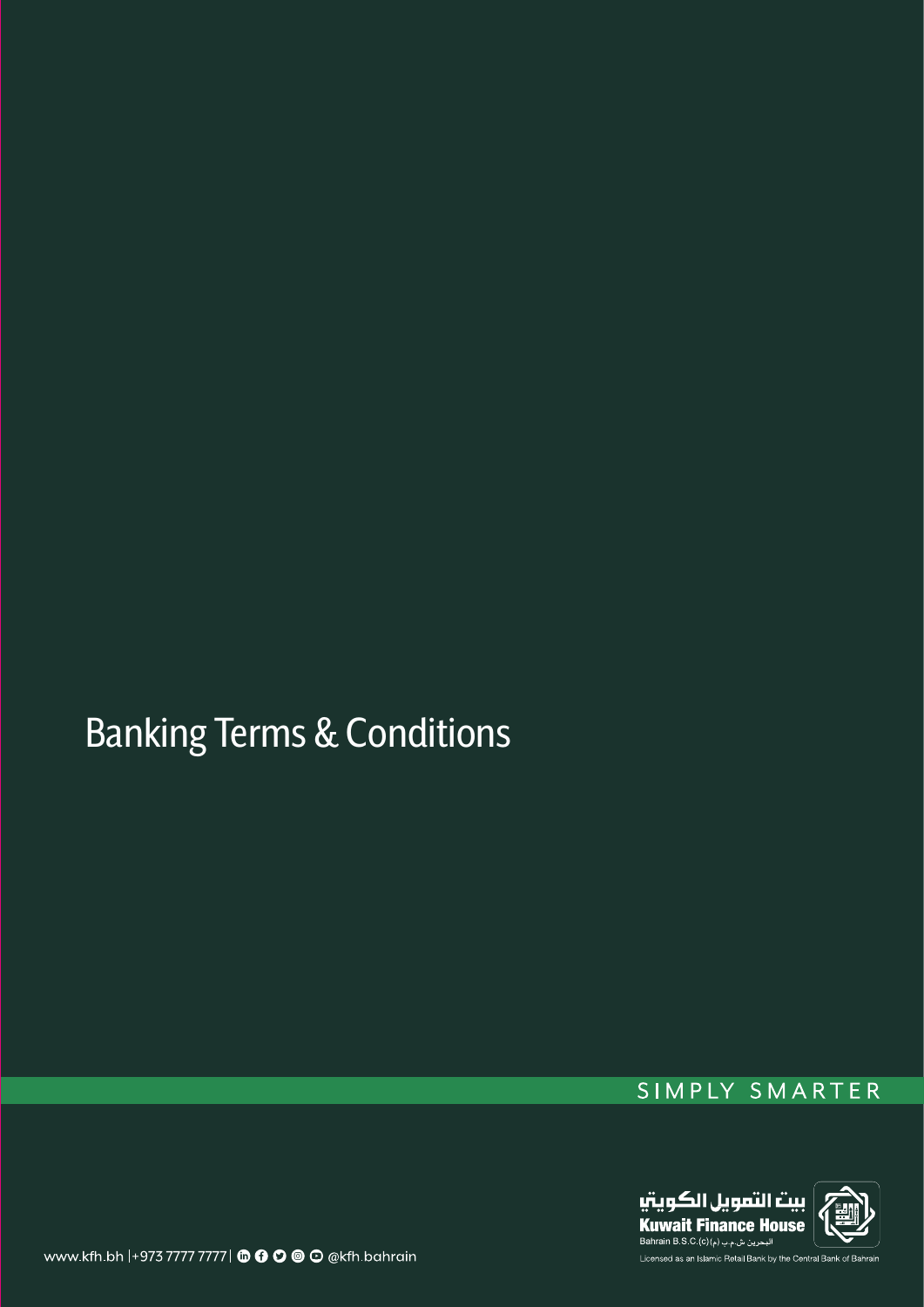#### 1. General terms and conditions

- Tre Bank shall act as the Customer's collecting agent only<br>check and shall assume no responsibility for the realization of any<br>cheque deposited or other recolved payment method with<br>the Bank for collection. Proceeds of che
- 1,2 Deposits of cheques drawn on the Bank or other banks<br>will be available for withdrawal on the same day provided<br>that cheques are deposited before twelve (12) mid-day<br>unless the Bank's unable to collect such cheques due
- 1.3 The Customer shall allow for at least two (2) business days' processing time by the Bank for a transfer of funds<br>to a local destination/receiving account outside the<br>Bank. Additionally, the transfers and payments within the<br>Kingdom of Bahrain are also governed by the Bectronic applicable.
- The Bank has the right of lien on all assets and properties<br>of whatsoever nature deposited or held by the Bank in<br>the name of the Oustomer or on his/her behalf. The Bank<br>may hold such assets as security for payment of any<br>
- 1.5 In accordance with the prevailing policy of the Bank, the Bank will invest the funds held on account in the Bank's general asset portfolio, pooled with other funds of the Bank.
- 1.6 The Bank does not accept responsibility for any loss or damage suffered or incurred by the Customer due to any governmental order, law, levy, tax moratorium, embargo, exchange restriction, war, monetay reform, frustrat Bank.
- Trane Customer agrees to the Bank's right to debit any<br>amount inadvertently credited to the account and commits<br>not to dispose of such amount in any manner whatsoever<br>and the Customer further agrees to return on demand by<br>
- In consideration of the services provided by the Bank to the chat to change and commissions as detailed to receive service charges and commissions as detailed in the Banking Fees. & Service Charges from time to time. The B
- 1.9 The Bank's books and records shall be final and conclusive evidence for the details of all amounts due from the Customer to the Bank and/or due from the Bank to the Customer.
- 1.10 Each time a Customer enters into a new product, account and/or relationship with the Bank, these Terms and Conditions shall be signed by the Customer anew.
- 1.11 The Customer agrees to notify the Bank immediately in writing of any change in address, contact information, ID information, alteration in the form or type or activity of its commercial business, any change to the aut Bank after the supporting documents have been provided to the Bank and the Bank has registered and updated such changes in the Bank's records in accordance with<br>tis internal procedures. The Customer understands<br>and agrees that the Bank may block the account or<br>terminate the banking relationship in case the Customer's<br>identifica
- 1.12 The Customer may also view the statement of account at any time through Electronic Banking Services or request<br>a physical statement of account from any of the Banking<br>branches after paying a fee as specified in the Banking<br>Fees & Services Charges, including (without limitation reame t.<br>reame
- 1.13 Unrestricted investment accounts held with the Bank in the Kingdom of Bahrain are covered by the Regulation Protecting Deposits and Unrestricted Investment Accounts issued by the Central Bank of Bahrain in accordance with Resolution No. (34) of 2010.
- 1.14 The Customer shall fully abide by all applicable laws and regulations concerning anti-money laundering and shall not conduct any transaction or activity that contradicts with the laws of the Kingdom of Bahrain and the
- 1.15 The Customer may not:
	- (A) process any transaction relating to any funds knowing or having reason to know that such funds have been obtained from illegal activities;
	- (B) hide the nature of any funds, its source, place or the means of disposing of it while knowing or having reason to know that such funds have been obtained through illegal activities;
	- (C) allow the account be used to conduct illegal or suspected transactions or hold any funds while knowing or having reason to believe that such funds have been obtained through illegal or suspected transactions, where suspected transactions are<br>transactions the Bank considers to be possibly made<br>using funds obtained illegally or in connection with or<br>resulting from any activity or achivities that are possibly<br>in cont
	- (D) allow any other person to use the account to credit funds which are purported to be owned by the Customer while in fact owned by or generated from unknown sources.
- 1.16 The Customer agrees that the Bank may freeze any funds<br>in any of its accounts or take other necessary actions if in any of its accounts or take other necessary actions if the Bank believes or has reason to believe or suspect that such funds have been obtained through illegal means or generated from illegal activities.
- 1.17 The Oustomer acknowledges the Bank's legal duty to report, without any reference or notice to the Oustomer, to the competent authorities of any money laundering transaction or any other suspected or questionable trans
- 1.18 The Customer may not plead the confidentiality obligation of the Bank when the Bank is required to provide<br>information to the competent authorities to comply with<br>its legal obligations, including (without limitation) in relation<br>to anti-money laundering and US Foreign Accounts Ta
- 1.19 The Customer undertakes to adhere to all rules and regulations defined by the Central Bank of Bahrain to provide the Bank with all information/documents which shall help the Bank to accurately identify and decide
- terminate the banking relationship in case the Customer does not abide by the provisions of the clauses relating to anti-money laundering or for any other reason.
- 1.21 Unless otherwise indicated in writing, and provided that evidencing documents have been duly submitted to the Bank, the Customer confirms that he/she is acting on his/ her own behalf and is not representing or acting on behalf of any third person.
- The Bank shall not be liable towards the Customer for<br>any direct or indirect damages including loss of money<br>or profits or special or consequential damages sustained<br>by the Customer or any person acting on behalf of the<br>Cu
- Trae Bank shall not be liable for any loss, damage, costs or<br>expenses, suffered or incurred by the Customer as a result<br>of anything done or omitted to be done (as the case may<br>be) by the Bank in the ocurse of performing it
- 1.24 No guarantees are given to the Oustomer by the Bank or<br>by any third party in relation to the Customer's relationship<br>with the Bank. Other than as above, and except to the<br>except that the Customer may be eligible to be customer protection, the Bank shall not be liable to the Customer for any losses which the Customer may incur.
- 1.25 The Customer understands and agrees that the Bank may, from time to time, conduct certain transactions in the account (such as without limitation blocking of a specific amount in the account or transfer of funds) in compliance<br>with instructions received from Central Bank of Bahrain or<br>other competent authorities. The Customer releases and<br>indemnifies the Bank for any loss or damage sustai instructions.
- 1.26 The Customer understands and agrees that the Bank<br>is required by Central Bank of Bahrain to activate the<br>Customer's short message service (SMS) in order to notify<br>the Customer by SMS of any transaction undertaken in t account.
- 1.27 The Customer understands and agrees that the Bank may<br>charge a fee if the customer's average monthly minimum<br>falls below the account's minimum required balance<br>(depending on the type of account), on the basis that the
- 1.28 For all types of accounts, the Customer agrees to maintain<br>the required minimum average monthly balance applicable<br>for the relevant account type, as published by the Bank<br>from time to time in its Banking Fees & Servic
- In the event the account does not maintain a credit balance<br>of at least the minimum monthly average level required, or<br>where no transaction has been made in the account by the<br>Customer for a period of six (6) months, the B
- 1.30 In the event that all accounts of a particular customer are inacchine, whereby no transaction has been made in any of these accounts by the Customer for a period of (i) twenty four (2) months for current and call acc reactivate such accounts by following the prescribed rules<br>and procedures of the Bank (subject to fees and/or service<br>charges in accordance with the Banking Fees & Service<br>Charges), provided always that the Banking valow e
- 1.31 In the event that an account is classified as dormant then<br>the Bank may within six (6) months of the date of such<br>classification close the account and give notification of<br>such closure to the customer
- 1.32 In the event that the account is Domant, whereby<br>no transaction has been made in the account by the<br>Customer for a period of five (5) years, the account will<br>automatically convert to an Unclained Account, and the<br>Cust
- In the case of a joint account balance shall at lines be<br>person, the entire account balance shall at all times be<br>considered equally owned by the account holders, and<br>withdrawals thereform shall be according to the approve
- 1.34 In the event that an account is classified as dormant then<br>the Bank may within six (6) months of the date of such<br>classification close the account and give notification of<br>such closure to the customer.
- In case of the Customer's demise, the Bank will ensure<br>that in the not term of the part of the contraction in the account is in account is more documentation (which will be objected to discussion the Ministry of Justice an
- Virhout prejudice to the Customer's right provided in drugs clause 3.10, the Bank, at its sole discretion and at any time, has the right to amend, suspend, discordinue, which with with with with the with the with with the
- 1.37 The Customer understands and agrees the Bank may outsource to any third party functions or services which involve the transmission of Customer information. The Customer consents to such outsourcing.
- T:38 To make sure we meet our legal data protection and<br>privacy obligations, we only hold on to your information for<br>as long as we actually need if for the purposes we acquired<br>it for the first place. After that we will ei
- 1.39 These terms and conditions apply to your use of any KFH Card on any digital wallet platform. 2. UNRESTRICTED MUDHARABA INVESTMENT

BNK-SF-40-1/3 Rev. 05-2022

ACCOUNTS

#### 2.1 SAVINGS INVESTMENT ACCOUNTS

- 2.1.1 SAVINGS ACCOUNT/ JAZEEL ACCOUNT: (A) Acting as an investment agent (Mudhareb), the Bank will invest the funds maintained in the saving account in accordance with the principles of an unrestricted Mudharaba calculated on the basis of the minimum daily and average monthly balance in<br>the account. The Bank may, at its sole discretion and<br>taking into consideration the common interest of the<br>Bank and the Customer, determine the methods,<br>means and areas of i
	- board.<br>
	(B) The Bank in its capacity as an investment agent<br>
	(B) The Bank in its capacity as an investment agent<br>
	(Mudhareb) and the Customer in its capacity as<br>
	investor (Ralo al Mal) will agree to share the profits.<br>
	Muc
	- (C) Profits will be credited to or losses will be debited from (as the case may be) the same saving account after being declared by the Bank.
	- (D) The Customer authorizes the Bank to reinvest the accrued profits after the Bank has credited such accrued profits to the saving account.

#### 2.1.2 LIBSHARA ACCOUNTS

- Savings account terms and conditions stated in clause 2.1.1 above shall apply on Libshara account in addition to:
- 2.1.2.1 Libshara Account is an unrestricted investment saving<br>account, compliant with the Islamic Shari's principles,<br>offered by Kuwait Finance House-Bahrain (the<br>"Bank") in which the deposited tunds will be invested<br>on a
- 2.1.2.2 The Bank shall invest the assets of Libshara Account in its name in favor of the holders of such accounts and at their full risk and responsibility. It is established in Islamic Shari'a that the bank shall guarantee the assets of depositors in the event of the bank's negligence, default or breach of these terms and conditions.
- 2.1.2.3 The currency of Libshara Account is Bahraini Dinars and US Dollars and may be opened in person at any of the Bank's branches.
- 2.1.2.4 Libshara Account is available to customers of all nationalities, and can be opened by individuals (provided they are 18 years of age), establishments, corporations or any other legal entity. Libshara Account may also be opened on behalf of a minor by its legal guardian.
- 2.1.2.5 The minimum deposit to open Libshara Account is fifty (50) Bahraini Dinars or its equivalent based on the prevailing exchange rate. To open an account the customer must complete and submit an account opening form along with all supporting documentation<br>that may be required by the Bank.
- that may be required by the Bank.<br>
2.1.2.6 Depositing funds into Libshara Account can be made<br>
by the customer only by way of cash, cheque or<br>
SWIFT transfer using IBAN. The Bank shall not be<br>
colliged to account for the f
- 2.1.2.7 The Bank will not issue an ATM card or a cheque about the about the control in the control in the control in the control in the function of the chemical transfer function of the function of the control. The control
- children will be excluded from entry into the draw. 2.1.2.9 The Libshara Account is based on the Mudarabah
- concept and the prizes are donated from the Bank's shareholders' money, not deducted from the profits or capital of the Mudarabah.
- 2.1.2.10 The Bank (as Mudhared) shall be entitled to a percentage of the income generated by the investments of LIbshara Account if achieved. The Bank may in its absolute discretion change those future percentages from time to time such changes are effective and applicable thirty (30) working days after the Bank notifying the customer of such change by way of SMS message. All changes shall also be made available on the Bank's website.
- 2.1.2.11 The customer must maintain a minimum balance of fifty (50) Bahraini Dinars or its equivalent in Libshara Account 30 days prior to the end of the drawn month in order to enter into the monthly raffle.
- 2.1.2.12 The customer must maintain a minimum balance of fifty (50) Bahraini Dinar's or its equivalent in Libshara Account 90 days prior to the draw date in order to enter into the grand prize raffle.
- 2.1.2.13 Every month, each fifty (50) Bahraini Dinars or its equivalent maintained in Libshara Account as the lowest daily balance by the customer, 30 days prior to the end of the drawn month, will qualify the customer of customer stands a better chance of winning Libshara Account draw by increasing the balance of Libshara Account by each multiple of fifty (50) Bahraini Dinars.
- 2.1.2.14 For accounts in USD, the number of chances will be determined by the equivalent amount in BHD as based on the applicable exchange rate.
- 2.1.2.15 Libshara Account monthly and grand prize raffle draws will take place on the dates advertised by the Bank, which reserves the right to set such dates at its sole discretion.
- 2.1.2.16 Regardless of the number of chances Libshara Account customer(s) may hold, each eligible<br>customer may only win one prize per draw on any<br>given raffle day. In the event that any one customer<br>wins more than one prize on a raffle day, the Bank<br>reserves the right to sele
- 2.1.2.17 All draws shall be held under the supervision of representatives of Retail Banking Group of the Bank, the Bank's internal audit, external auditors and the Ministry of Industry, Commerce and Tourism.
- 2.1.2.18 The Bank shall notify the winners after each chaw of<br>their cash prizes. Bank representative will call or send<br>tetters to the winners. The winners of the grand prize<br>will be contacted on the registered number/addre the winners.
- 2.1.2.19 The final results of the draws are decided by the Ministry of Industry, Commerceand and Tourism.
- 2.1.2.20 The draw winners will be invited under the Banks<br>sole discretion to a special ceremony to be held<br>by the Bank. The Bank shall have the right to use<br>the winners' name in the Bank's current and tuture<br>promotional an receive the prize.
- 2.1.2.21 Libshara Account customer agrees to grant the Bank a continuing lien on Libshara Account. The lien<br>shall be in the amount of any and all liabilities and<br>obligations that the customer may owe to the Bank,<br>whether s
- 2.1.2.22 Libshara Account customer further agrees that<br>the Bank may set off against his account and use<br>the funds in the account to satisfy such liabilities or<br>obligations whether or not such liabilities or obligations<br>are
- 2.1.2.23 In case of a conflict between the laws of the kingdom of Bahrain and the customer's right to own a prize,<br>the Bank shall (in its absolute discretion) provide the<br>prize's value to the winning customer, after notifying<br>and obtaining the approval of the Ministry of Industry,<br>Com
- 2.1.2.24 In the event of the death of a winner before receiving<br>the prize, the prize shall be held in the Bank's custody<br>until a certificate of succession and a power of<br>attomey authorizing a person to receive the prize<br>ar deceased estates.<br>The customer confirms that all information and
- 2.1.2.25 The customer confirms that all information and document provided to the Bank are true, correct and complete and if there are any subsequent changes to the information provided, the customer shall inform the Bank i
- 2.1.2.26 The Bank shall not be responsible for the damages arising out of transmission breakdown of whatever kind at the time of notifying the winners and likewise shall not be responsible for any delay or loss.
- 2.1.2.27 All publications issued by the Bank in connection with Libshara Account shall be deemed an integral part of these terms and conditions.
- 2.1.2.28 Subject to obtaining the Ministry of Industry,<br>Commerce and Tourism prior approval, the Bank<br>my may mend these terms and conditions as it deems<br>fit. The Bank shall give notice to the customer of<br>such anendment(s)
- 2.1.2.29 In the event of any discrepancy between the Arabic and English text of these terms and condition, the Arabic test shall prevail.
- 2.1.2.30 These terms and conditions shall be governed and construed in accordance with the laws of the Kingdom of Bahrain to the extent such laws do not conflict with the principles of Islamic Shari'a.
- 2.1.2.31 Any dispute arising between the two parties in connection with these terms and conditions shall be subject to the exclusive jurisdiction of the courts of the Kingdom of Bahrain.
- 2.1.2.32 The Bank will not be responsible for any charges<br>related to the ownership of the prize related to the ownership of the prize. 2.1.2.33 Subject to the clause 2.1.2.13, all Libshara accounts
	- are eligible and will be entered into the draw regardless of the account status at the discretion of the Bank (such discretion shall not to be queried under any circumstances).

#### 2.1.3 VIP SAVING ACCOUNT

- (A) Provided that profit is realized and that a minimum monthly average balance of fifty thousand (50,000) Bahraini dinars is maintained in the account, VIP saving account Customers will receive the preferred VIP saving account monthly profit as declared by the Bank.
- (B) As applicable, if the monthly average balance in the SV of Pure siving account falls below the required minimum fifty thousand (50,000) Bahraini dinars level, the Bank in its absolute discretion may pay to the Customer

#### 2.1.4 AL BARAEM ACCOUNT

- (A) Al Baraem account is an account designed for children and may be opened in the child's name from the date of the birth of the child until the age of fourteen (14) years.
- (B) The natural or the legal guardian of the child or his/ her mother may open and operate an Al Baraem account.
- (C) In cases of the demise of the person who opened and operates the Al Baraem account and that results in uncertainty or dispute as to the person who may instruct the Bank in relation to an Al Baraem account, the Bank shall require and shall act in accordance with a judgment or order of a Bahraini court or other competent authority.
- (D) The Bank shall not link Al Baraem accounts with<br>the personal accounts of the child's natural or legal<br>guardian. As such, the Al Baraem account shall be<br>treated as an independent account for the benefit of the child.
- (E) The authority to operate the account will be transferred at maturity to the person in whose name the account was opened unless he/she is mentally incapacitated as per the law.

#### 2.1.5 SHABAB AL DEERA ACCOUNT

2.1.6 FOREIGN CURRENCY ACCOUNT

- (A) Shabab Al Deera account is a special account for youths from the age of fifteen (15) years until the age of twenty one (21) years.
- (B) The natural or the legal guardian of the adolescent or his/her mother may open and operate Shabab Al Deera account.
- (C) The adolescent may singly open Shabab Al Deera account subject to the provision of adequate documentation proving the purpose of opening the account.
- (D) The Bank shall not link Shabab Al Deera account with the personal accounts of the natural or legal guardian or the mother. As such Shabab Al Deera account shall be treated as an independent account for the benefit of the adolescent.

(E) The authority to operate the account will be transferred at maturity to the person in whose name the account was opened unless he/she is mentally incapacitated as per the law.

(A) The Customer may withdraw cash funds from the foreign currency account in the same currency or any<br>other currency provided that the withdrawn currency<br>is available with the Bank and by using the foreign<br>exchange system

(B) The Bank shall not charge any fees on internal transfers (between accounts within the Bank) conducted in the same currency of the account.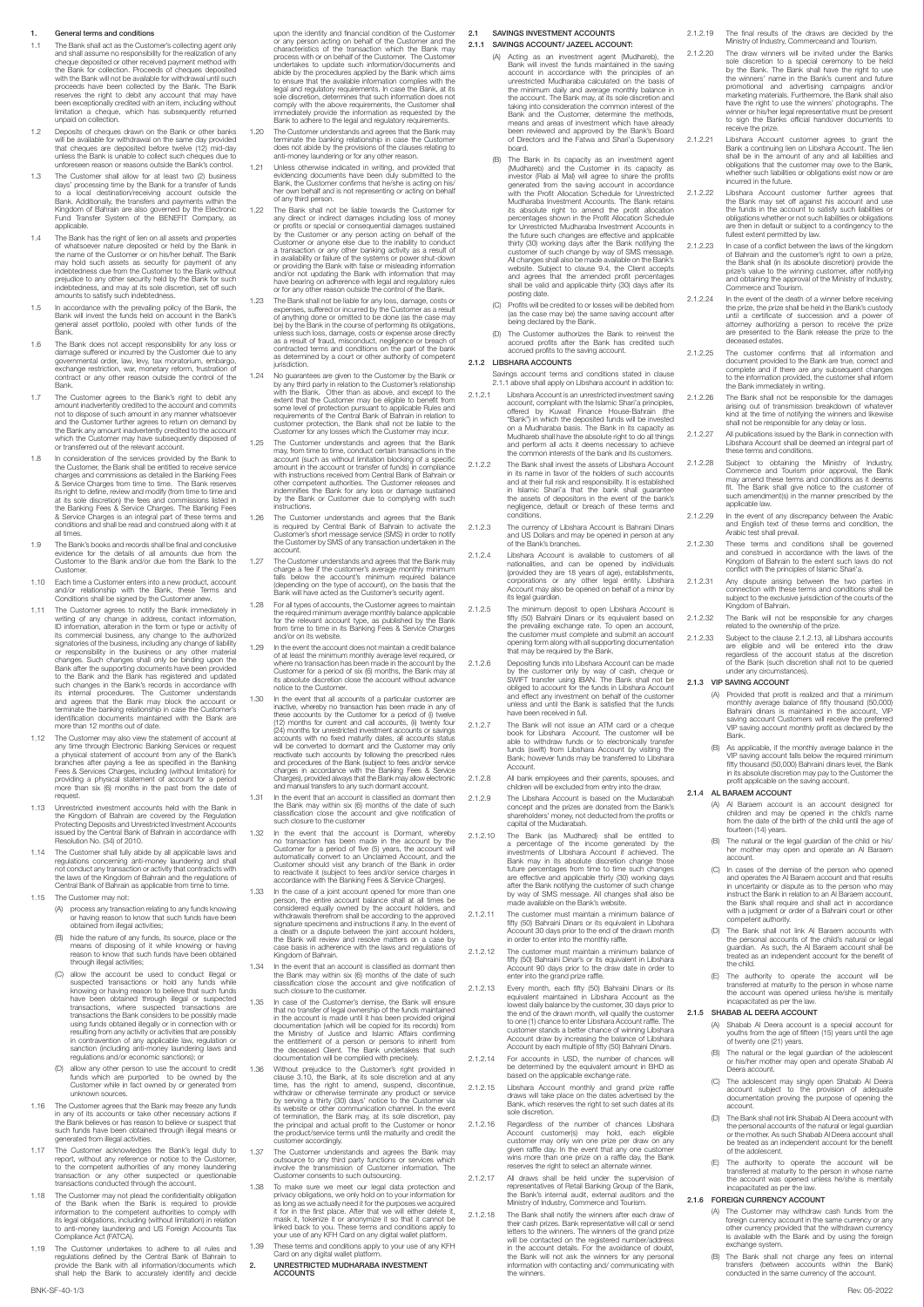- (C) The Bank will charge fees as provided in the Banking Fees & Service Charges on external transfers (to accounts in other banks) conducted in the same currency of the account.
- (D) The Bank shall apply the daily exchange rate applicable on the remittance day on internal remittances (between accounts within the Bank) conducted in a currency other than the currency of he account.
- (E) The Bank shall apply the daily exchange rate applicable on the remittance day in addition to the fees as provided in the Banking Fees & Service Charges on external remittances (to accounts in other banks) conducted in a currency other than the currency of the account.
- (F) The Customer may credit the same currency of the account in the foreign currency account at any time by visiting the Bank or any of its branches.
- (G) The Bank shall apply the foreign exchange system on credits made in currencies other than the currency of the account.
- (H) Foreign currencies will be subject to the applicable regulatory requirements of the Kingdom of Bahrain, as amended from time to time.
- (i) The Bank shall have no responsibility towards the Customer for any diminution due to taxes or imposts of depreciation in the value of the funds credited to the funds credited to the conspacement of row of such funds du
- (J) Saving account terms and conditions stated in clause 2.1.1 above shall apply on any Foreign Currency **Account**

#### 2.2 MUDHARABA TERM INVESTMENT ACCOUNT:

- 2.2.1 In case profits are accrued, the Customer authorizes the Bank to credit them in the account determined by the Customer on the date profits are declared. The same terms and conditions will apply on the accounted profi
- 2.2.2 The tenor of the Mudharaba term investment account is selected by the Customer in the Profit Allocation Schedule for Unrestricted Mudharaba Investment Accounts, and shall be renewed automatically unless the Customer requests otherwise in writing or via Electronic Banking Services before or on its maturity date.
- 2.2.3 The Customer shall commit to the tenor of the Mudharaba term investment account and may not request the cancellation of such tenor before obtaining the Bank's prior approval.
- 2.2.4 The Mudharaba term investment account will not accrue any profit if closed before the lapse of one (1) month after its opening date regardless of its term.
- 2.2.5 If the Mudharaba term investment account (terms exceeding one month) is closed one (1) month or later after opening, the funds maintained in the account will be freeded like the funds maintained in the investment sav account when calculating the profit.
- 2.2.6 If the Customer wishes to close the Mudharaba investment account the Customer should present the Mudharaba investment account receipt to the Bank.
- 2.2.7 Upon the commencement of the Mucharaba, the Bank<br>in its capacity as an investment agent (Muchareb) and<br>the Customer in its capacity as investor (Fab at Mal) will<br>agree to share the profits generated from the Mucharab amendments in all branches and its website or by any other means of publication. Subject to clause 9.4, the Client accepts and agrees that the amended profit percentages shall be valid and applicable thirty (30) days percentages<br>after its posting

- 3. UNRESTRICTED WAKALA INVESTMENT ACCOUNT<br>In consideration of the Client crediting the amount which<br>will be invested by the Bank on behalf of the Client in the<br>Wakala Investment Account, the Client appoints the Bank<br>as its
- The Bank shall provide the Customer upon opening the Viklada Investment Account with an electronic receipt<br>stating the investment amount and the investment period.<br>This receipt is not negotiable, may not be transferred to<br>
- issue a new receipt.<br>The investment period will automatically renew for a similar<br>period subject to the anticipated profit rate then applicable<br>on the relevant investment period substructs<br>instructs the Bank not to renew t
- 3.4 If the Customer wishes to renew the investment period and increase the investment amount, the Customer should close the existing Wakala Investment Account and open a new Wakala Investment Account subject to the then ap
- 3.5 If the Customer wishes to add the profit generated from the investment to the investment amount on the maturity date and instructed the Bank to renew the investment period, the then applicable terms and conditions shall apply on the Wakala Investment Account.
- 3.6 The Bank will invest the investment amount in the Bank's<br>general assets portfolio pooled with the other funds of the<br>Bank. In any case, the allocation of funds in the Wakala<br>Investment Account will be subject to the Ba policy.
- 3.7 Without prejudice to the Customer's right provided in clause 3.10 the Customer agrees to commit to the investment period and not terminate the Wakala Investment Account without obtaining the Bank's prior approval.
- 3.8 The Wakala Investment Account shall be subject to the following terms if the Bank agrees to the termination of the Wakala Investment Account ("Termination Conditions"):
	- (A) The Wakala Investment Account will not accrue any profit if the Wakala Investment Account is closed before the elapse of one (1) month of its investment date.
	- (B) Funds available in the Wakala Investment Account will be subject to the calculation method of the Savings Account if the Wakala Investment Account is terminated one (1) month or more the investment date.
- 3.9 If the Customer wishes to terminate the Wakala Investment Account the Customer should present the Wakala Investment Account receipt to the Bank.
- 3.10 In case the Bank, due to reasons beyond its reasonable control, is not able to attain the anticipated profit during the investment period, the Bank shall inform the Customer of the revised anticipated profit and the Customer shall have the option to terminate the Wakala Investment Account by
- 3.11 The Bank may terminate the Wakala Investment Account<br>by serving a thirty (30) days written notice to the Customer<br>and the Customer in this event shall be entitled to receive<br>the investment amount and the actual profit Wakala Investment Account.
- 3.12 Without prejudice to the Customer's right provided in clustes 3.10 the Customer agrees to commit to the investment period and not terminiate the Wakala Investment Account without obtaining the Bank's prior approval. I three (3)-business days prior written notice and in such event the Termination Conditions shall apply.
- 3.13 ON THE MATURITY DATE OF EACH TRANSACTION
	- (A) if the actual profit is equal to or exceeds the anticipated profit, the Bank shall pay to the Customer an amount equal to the investment amount plus the anticipated profit The Customer agrees to forfeit the remainder o
	- (B) If the actual profit is less than the anticipated profit, the Bank shall pay to the Customer an amount equal to the investment amount plus the actual profit.
	- (C) If a loss has been incurred in respect of the investment amount, the Bank shall pay to the Customer an amount equal to the investment amount less the losses incurred.
- 3.14 If the maturity date falls on a day that is not a business day, payment of the maturity proceeds to the Customer shall then be made on the next business day in the same calendar month and if there is none, the first business day<br>of the next calendar month. In such event, the Customer<br>may request the Bank to transfer the maturity proceeds<br>to another account with the Bank three (3) business
- 3.15 The Customer acknowledges and agrees that the investment amount and the anticipated profit are not guaranteed.

### 4. UNRESTRICTED INVESTMENT ACCOUNTS AND WAKALA INVESTMENT ACCOUNT SPECIAL TERMS AND CONDITIONS

- The Customer agrees and acknowledges that the Bank<br>has established profit equalization reserves to allocate<br>a certain percentage of the profits generated from the<br>Unrestricted Investment Accounts and Wakala Investment<br>Acco
- To Eustomer acknowledges and agrees that in order<br>to protect the investment of the Customer, the Bank has<br>established investment risk reserves in which a certain<br>precentage of the profit generated from the Unrestricted<br>Inv
- The percentage of the profit allocated to the profit<br>equalization reserve and the investment risk reserve may<br>change from time to time at the sole discretion of the<br>Bank. The profit equalization reserve and the investment<br>
- 4.4 Upon the termination of an Unrestricted Investment Account or Wakala Investment Accounts, the Customer
	- agrees: (A) To waive its right to receive any undistributed or any unrealized profit. In consideration of such waiver, other Unrestricted Investment Account Customers and other Wakala Investment Accounts Customers (as the case may be) shall release the Customer of any losses that have not yet been apparent while investing the funds available in the Unrestricted Investment Account or Wakala Investment Accounts.
	- (B) That it shall not be entitled to claim a refund of the profit equalization<br>reserve and the investment risk reserve, generated from the amounts invested by the Customer in<br>from the amounts invested by the Customer in<br>an
- 4.5 The Wakala Investment Account will be subject to the following conditions in case the Wakil requestes/ agrees to cancel a Transaction before the Maturity Date agrees to cancel a Transac<br>("Cancellation Conditions"):
	- (A) If the Transaction is cancelled before the end of one (1) month after the opening date of the Wakala Investment Account, the funds available in the Wakala Investment Account will not be eligible for any profit
	- yield.<br>
	(B) If the Transaction is cancelled one (1) month after the<br>
	opening date of the Wakala Investment Account, the<br>
	funds available in the Wakala Investment Account<br>
	will be subject to the calculation method of the<br>
	i
	- (C) The amount of profits paid will be deducted from the invested amount in case the Wakala Invested Account is closed before maturity.

### 5. WAKALA FLEXI INVESTMENT ACCOUNT SPECIAL TERMS AND CONDITIONS

- 5.1 The Customer agrees and acknowledges that the "Withdrawal Ratio" is the maximum percentage the Muwakkil can withdraw from the invested amount during the investment period without breaking the deposit.
	- (A) The Muwakkil, may withdraw the agreed ratio from the invested amount during the agreed period.
	- (B) If the client (Muwakkil) wishes to withdraw
	- additional amounts exceeding the pre-agreed withdrawal ratio, the Wakala Flexi Investment Account termination terms and conditions clause shall apply.

### 6. CALL ACCOUNT TERMS AND CONDITIONS

- 6.1 Acting as an investment agent (Wakil), the Bank will invest<br>the fund maintained in the Call account calculated on the<br>basis of the daily balance in the account. The Bank may<br>at its sole discretion, determine the method
- 6.2 The Bank, in its capacity as an investment agent (Wakil), and the Customer, in the capacity of the investor (Muwaki),<br>will agree to the pre-promised profits generated from the<br>account in accordance with the Profit Allocation Schedule<br>for Call Accounts. The Bank retains its absolu
- 6.3 Subject to Clause 6.2, the Client accepts and agrees that the amended profit percentages shall be valid and applicable at posting date.

BNK-SF-40-1/3 Rev. 05-2022

- 6.4 If the actual profit is equal to or exceeds the anticipated profit, the Bank shall pay to the Customer an amount equal to the investment amount plus the anticipated profit The Customer agrees to forfeit the remainder of the actual profit to the bank as a performance incentive. 6.5 The profits or losses of the account (as the case may be)
- will be credited/Debited to/from the same account after being announced by the Bank.
- 6.6 The Customer authorizes the Bank to reinvest the accrued profits after the Bank has credited such accrued profits to the Call account.
- The Bank will issue a cheque book to the Customer after<br>declucing the cheque book issuance fee from the current<br>account and shall notify the Customer through SMS in<br>order to collect the cheque book. The Customer agrees<br>the
- 6.8 The Customer undertakes to strictly safeguard the cheque book and use it for the purpose of withdrawing funds from the account. The Customer further undertakes to notify the Bank and Police in the Kingdom of Bahrain immediately if any cheque is lost, misplaced or stolen.
- 6.9 The Bank shall not accept stop payment orders in relation to a cheque unless the cheque is lost or destroyed. A stop payment order should be addressed in writing to the Bank and shall include the cheque's number, amount, beneficiary's mane, any other particular that may assist in identifying the cheque and how it was lost or destroyed. Otherwise, the Bank shall not accept a stop payme
- 6.10 In case of continuous return cheques drawn on the current account due to insufficient funds, the Bank may (in accordance with Central Bank of Bahrain instructions) close the current account and add the name of the Customer to the Central Bank of Bahrain's Cheques Abusers List and the Customer will be prevented from<br>opening a current account in the Bank for a minimum<br>period of one (1) year from the date his/her name was<br>listed in the Central Bank of Bahrain Cheques Abusers List.<br>The
- 6.11 The advertised amounts in the Banking Fees & Service Charges from time to time will be deducted from the account for each returned cheque due to insufficient balance.
- 6.12 The Bank will decline to honor cheques if sufficient funds are not available, notwithstanding that the current Customer may have another account in credit and provided that the Customer's signature on the drawn cheques is identical to the approved signature specimen.
- 6.13 The Bank may, on an exceptional basis and subject to a prior agreement between the Bank and the Customer, honor cheques if sufficient funds are not available in the current account, and in such cases the Customer agrees to cover the shortfall in the account's balance within the period agreed upon between the Client and the Bank. 7. CURRENT ACCOUNT TERMS AND CONDITIONS
- 
- 7.1 The credit balance in the current account is considered as Qard Hasan payable immediately to the Customer on demand and does not accrue profit or sustain loss. 7.2 The Bank will issue a cheque book to the Customer after
- deducting the cheque book issuance fee from the current count<br>account and shall notify the Customer through SMS in<br>order to collect the cheque book. The Customer agrees<br>that if he/she could not come for any reason to colle the Bank from the current account.
- 7.3 The Customer undertakes to strictly safeguard the cheque book and use it for the purpose of withdrawing funds from the account. The Customer further undertakes to notify the Bank and Police in the Kingdom of Bahrain immediately if any cheque is lost, misplaced or stolen.
- 7.4 The Bank shall not accept stop payment orders in relation<br>to a cheque unless the cheque is lost or destroyed. A<br>stop payment order should be addressed in writing to<br>the Bank and shall include the cheque's number, amoun beneficiary's name, any other particular that may assist in<br>identifying the cheque and how it was lost or destroyed.<br>Otherwise, the Bank shall not accept a stop payment order<br>unless the Customer presents to the Bank a stop jurisdiction.
- 7.5 In case of continuous return cheques drawn on the current account due to insufficient funds, the Bank may<br>(in accordance with Central Bank of Bank may<br>close the current account and add the name of the<br>Customer to the C
- 7.6 The advertised amounts in the Banking Fees & Service Charges from time to time will be deducted from the account for each returned cheque due to insufficient
- balance.<br>The Bank will decline to honor cheques if sufficient<br>funds are not available, notwithstanding that the current<br>Customer may have another account in credit and<br>provided that the Customer's signature on the drawn cheques is identical to the approved signature specimen.
- 7.8 The Bank may, on an exceptional basis and subject to a prior agreement between the Bank and the Customer, honor cheques if sufficient funds are not available in the current account, and in such cases the Customer agrees to cover the shortfall in the account's balance within the period agreed upon between the Client and the Bank. 8. ELECTRONIC ACCOUNT TERMS AND CONDITIONS
- 8.1 The credit balance in the electronic account is considered as Qard Hasan payable immediately to the Customer on as Qard Hasan payable immediately to the Custodemand and does not accrue profit or sustain loss.
- 8.2 The electronic account is opened to individual Customers, establishments and companies in Bahraini Dinars only. 9. VISA ELECTRON ATM CARD TERMS AND

#### **CONDITIONS**

- 9.1 The ATM card is issued with all accounts opened at the Bank to individual Customers, sole proprietorships and single person companies, except Libshara accounts, Mudharaba Investment accounts, foreign currency accounts and Wakala Investment accounts.
- The Bank shall issue the ATM card and notify the Customer<br>in writing or via SMS to collect the ATM card and the<br>personal identification number (PIN). The Bank will destroy<br>the ATM card and PIN if the Customer does not coll he/she provide a request to the Bank and shall bear the expenses of issuing a new ATM card and PIN as listed in the Banking Fees & Service Charges.
- 9.3 The ATM card and PIN are issued to the Customer entirely<br>at the Customer's risk, and the Bank shall bear no liability<br>whatsoever for any loss or damage howsoever caused<br>due to the issue of the card and PIN to the Custo
- 9.4 The card shall at all times remain the property of the Bank

and the Customer shall surrender the ATM card to the<br>Bank immediately upon request. The Bank has the right<br>at its sole discretion at any time and without notice, to<br>withdraw, cancel or profibilit the use or relise to relas

- 9.5 The Customer shall not use the card in illegal or non-Sharia compliant activities or transactions. In case non-Sharia compliant activities or transactions. In case of this obligation is violated, the provisions of clause 9.4 shall apply. For the purpose of this clause, the term Sharia shall mean the rules, principles and parame
- 9.6 The Customer shall were the same to ensure the safety of the ATM card and PIN and will prevent the PIN becoming known to any person. The Customer shall at all-times remain liable for any transaction made by using the A
- promptly notify the Bank by calling the Bank's Call Center<br>or attending any of the Bank's branches. To enable the<br>Bank to take the required procedures to stop the use of<br>the Card, the Customer shall provide the card or acc
- 9.8 The Bank shall debit the account with the amount of any<br>withdrawal affected by use of the ATM card whether such<br>withdrawal was conducted through an automated teller<br>machine or a point of sale machine or via the interne
- The Bank will strive to provide all services at all times<br>however such service may be suspended from time<br>to time to conduct maintenance, updates and routine<br>checks. The Bank shall not be liable for any loss<br>or damage aris delivery or any delay or omission in executing instructions deposited with the Bank's ATM or due to anything outside the control of the Bank.

#### 10. ELECTRONIC BANKING SERVICES TERMS AND CONDITIONS:

- 10.1 The Customer agrees to generate the Personal Identification Number (PIN) for electronic services upon opening the account by following the relevant instructions provided by the Bank. The Customer undertakes not to allow anyone to use the
- 
- electronic banking services on his behalf.<br>The Customer shall be responsible for safekeeping the<br>PN, shall not disclose the PN to any person, and shall<br>take all possible care to prevent the discovery of the PN<br>or the Pin b
- The Customer shall be solely responsible for changing the<br>PIN after disclosure of the same to any third party. The<br>Bank shall not be liable for any unauthorized usage or<br>misuse of the PIN and the Customer herby undertakes<br>
- 10.3 The Bank shall not be liable for any misuse of any data accessed by any third party due to the Customer's negligence, mistake, act or omission.
- 10.4 The Customer agrees and acknowledges that any act or process done by the Bank in accordance with the electronically received Customer's instructions will be irrevocably binding on the Customer.
- 10.5 The Bank shall not be liable for acting upon the Customer's instructions and the Customer hereby undertakes to indemnify the Bank against any cost, expense or loss incurred by the Bank in relation to or as a result of the Bank carrying out instructions from the Customer or purporting to be from the Customer.
- 10.6 The Bank may terminate the provision of any electronic services in case the Customer breaches any of the

#### electronic services terms and conditions. 11. TERMINATING OR AMENDING THE TERMS AND **CONDITIONS** 11.1 The Bank shall provide an electronic, downloadable and printable copy of these Terms and Conditions on the Bank's website for the Customer's review at any time.

The Bank may at any time amend or change any of the<br>above terms and conditions and such amendments and<br>changes are effective and applicable thirty (30) working<br>days after the Bank notifying the customer by way of<br>SMS messa

11.3 Any amendments or changes made to the terms and conditions will be posted on the Bank's website for the Customer's review.

11.4 The Customer agrees to the regulations and procedures applied on his account including any procedural amendments made to on the terms as may be determined by the Bank from time to time.

11.5 The Customer has the right to terminate its banking relationship and close the account at any time if he does not agree to the changes and amendments made by the Bank in the terms and conditions.

12.1 These terms and conditions shall be governed by the<br>laws of the Kingdom of Bahrain to the extents such laws<br>do not conflict with the principles of Islamic Shari'a.<br>12.2 The courts of the Kingdom of Bahrain shall have

12.3 The Bank and the Client recognize and agree that the principle of the payment of interest/usury is repugnant to the principles of Islamic Shari'a. If the courts of the Kingdom of Bahrain would impose an obligation to

interest/usury or a sum in the nature of interest/usury<br>whether by law or Contract, the Bank and the Client<br>hereby irevocably and unconditionally expressly waive<br>and reject any entitlement to recover from each other<br>intere

 The Customer may, if not satisfied with the services provided by the Bank or has any concerns or suggestions in relation to these terms and conditions, communicate with the Bank who shall provide an easy and simple mechanism to raise the Customer's complaint, suggestions and concern to the Bank.

12. GOVERNING LAW AND JURISDICTION:

13. COMPLAINTS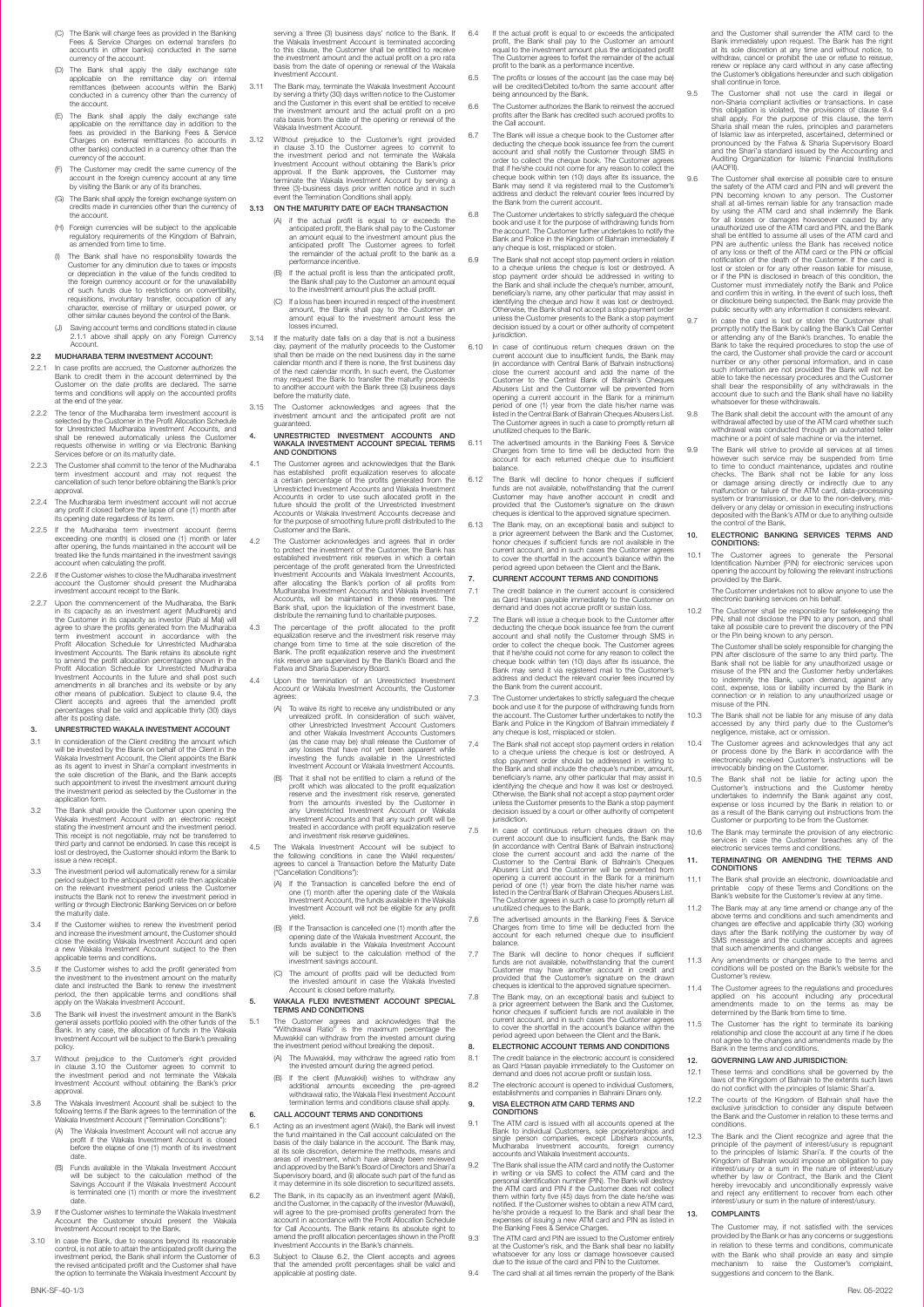- )د( سيقوم البنك بتطبيق أسـعـار صـرف العمالت اليومية المطبقة في يوم التحويل على التحويالت الداخلية )بين .<br>الحسابات لدى البنك) التي تتم بعملة غير عملة الحساب.
- ّهـ) سيقوم البنك بتطبيق اسـعـار صـرف العمالت اليومية<br>المطبقة في يوم التحويل بالإضافة الى احتساب الرسوم لـمـحــددة فـي قـائـمـة رســـوم الـخــدمـات المصـرفية على<br>لتحويلات الخارجية (لحسابات لدى بنوك أخرى) التي تتم بغير عملة الحساب.
- )و( يستطيع العميل إيداع نفس العملة في حساب العملة األجنبية في أي وقت عن طريق زيارة البنك شخصيًا أو أي من فروعه.
- )ز( سيقوم البنك بتطبيق نظام التصارف على اإليداعات التي تتم بعملة غير عملة الحساب.
- )ح( تخضع العمالت األجنبية ألنظمة الـرقـابـة المطبقة في ٍ مملكة البحرين والقابلة للتغيير من وقت آلخر.
- َّط) لن يكون البنك مسؤولاً عن أي نقص نتيجة الضرائب أو<br>الرسوم أو الانخفاض في قيمة الأرصدة المودعة في حساب .<br>العملة الأجنبية أو عدم توافر هذه الأرصدة نتيجة القيود المفروضة على التحويل أو المصادرة الرسمية أو الحواالت غير اإلراديـة أو الحجز بمختلف أنواعه أو ممارسة السلطة العسكرية أو المغتصبة أو أي أسباب أخرى مماثلة خارجة .<br>عن قدرة وسيطرة البنك.
- )ي( تنطبق شروط وأحكام حساب التوفير المنصوص عليها في البند 2.1.1 على حساب العملة األجنبية.

#### .<br>ب المضاربة الاستثماري محدد المدة:

- 1-2-2 يفوض العميل البنك في حال تحقق أرباح بقيدها في الحساب الذي يحدده العميل في تاريخ صرف األربـاح. ويسري على هذه األربـاح ما يسري على المضاربات في الحساب من شروط عند نهاية السنة.
- 2-2-2 تكون مدة حساب المضاربة االستثماري محدد المدة حسبما حدده العميل في جدول تخصيص الارباح لحسابات المضاربة<br>لاستثمارية المطلقة، وتجدد تلقائياً لمدة مماثلة ما لم يطلب لعميل عدم تجديدها كتابيا او عن طريق الخدمات المصرفية<br>لإلكترونية قبل أو في تاريخ الاستحقاق.
	- 3-2-2 يجب على العميل االلتزام بمدة المضاربة االستثمارية وال يجوز له طلب إلغاؤها اال بعد الحصول على موافقة البنك المسبقة.
	- 4-2-2 لن يستحق حساب المضاربة االستثماري محدد المدة أي أرباح إذا ألغي قبل مرور شهر من تاريخ فتحه أيًا كان نوعها.
- 5-2-2 إذا أغلق حساب المضاربة االستثماري محدد المدة )مدته أطول من شهر( بعد مـرور شهر أو أكثر من تاريخ فتحه، سيعامل مبلغ الحساب معاملة المبالغ المودعة في حساب التوفير من حيث طريقة احتساب األرباح.
- 6-2-2 يجب على العميل إحضار وصل حساب المضاربة االستثماري عند طلب إغالق الحساب.
- 7-2-2 سيقوم البنك عند بدء المضاربة بصفته مضاربًا باالتفاق مع العميل بصفته رب المال على تقاسم األربــاح المتحصلة من حساب المضاربة الاستثماري حسب جـدول تخصيص الاربـاح<br>حسابات المضاربة الاستثمارية المطلقة. يحتفظ البنك بحقه<br>لمنفرد في تعديل نسب الأرباح المذكورة في جدول تخصيص األرباح لحسابات المضاربة االستثمارية المطلقة في المستقبل وسيقوم بنشر هذا التعديل في جميع فروعه وعلى موقعه لالكتروني او باي طريقة اخرى من طرق النشر. بدون المساس<br>ـنص البند ٩،٤ يقر ويوافق العميل بأن نسب الأرباح المعدلة سـتـكـون نــافــذة ومـطـبـقـة بـعـد مـــرور ثـاثـيـن )30( يـومـً من . .<br>تاريخ نش

#### .3 حساب الوكالة االستثماري غير المقيدة

- 1-3 في مقابل قيام العميل بـإيـداع المبلغ الــذي سيقوم البنك باستثماره بالنيابة عن العميل في حساب الوكالة االستثماري، يعين العميل البنك كوكيل عنه لالستثمار في المعامالت المتوافقة مع أحكام الشريعة اإلسالمية حسب تقدير البنك لمنفرد ويقبل البنك الوكالة لاستثمار مبلغ الاستثمار خلال<br>عدة الاستثمار التي يحددها العميل في استمارة الطلب.
- 2-3 عند قيام العميل بفتح حساب الوكالة االستثماري سيقوم البنك بإصدار وصل إلكتروني للعميل يثبت مبلغ االستثمار ومدة االستثمار. يعتبر هذا الوصل اسميًا وال يجوز تحويله للغير كما ال تنتقل ملكيته بالتظهير. في حال تلف أو فقدان الوصل الخاص بحساب الوكالة االستثماري يجب على العميل إخطار البنك الستخراج وصل جديد.
- 3-3 ستجدد مــدة االستثمار تلقائيًا لـمـدة مماثلة حسب نسبة لارباح المتوقعة والمطبقة على مبلغ الاستثمار ذو العلاقة في<br>حينه ما لم يطلب العميل عدم تجديدها كتابياً أو عن طريق الخدمات المصرفية االلكترونية قبل أو في تاريخ االستحقاق.
- 4-3 إذا رغـــب الـعـمـيـل فــي تـجـديـد مـــدة االسـتـثـمـار وزيـــــادة مبلغ االستثمار، يجب عليه إغالق حساب الوكالة االستثماري الحالي وفتح حساب وكالة استثماري جديد حسب الشروط واألحكام السائدة في حينه.
- إذا رغـب العميل فـي إضافـة الأربــاح المتحصلة عـن المعاملة إلى مبلغ االستثمار بتاريخ االستحقاق وأصدر تعليماته للبنك بتجديد مدة االستثمار، ستطبق الشروط واالحكام السائدة في حينه على حساب الوكالة االستثماري.
	- 6-3 سيستثمر البنك مبلغ االستثمار في محفظة أصـول البنك سيسسمبر سبب - سبب - سبب - سبب - ســون - ســوال سيكون<br>العامة مع أصــول البنك الأخــرى. وفـي جميع الأحــوال سيكون نوزيع الاموال المودعة في حساب الوكالة الاستثماري خاضعا<br>سياسات البنك السائدة في حينه.
- 7-3 بدون المساس بحق العميل المنصوص في البند 3.10 يوافق العميل على االلتزام بمدة االستثمار وعدم إغالق حساب الوكالة االستثماري بدون الحصول على موافقة البنك المسبقة.
- 8-3 سيكون حساب الوكالة االستثماري خاضعًا للشروط التالية إذا وافق البنك على إغالق حساب الوكالة االستثماري قبل تاريخ االستحقاق )»شروط اإلغالق«(:
- )أ( لـن يستحق حساب الوكالة االستثماري أي أربــاح إذا تم .<br>|غلاقه قبل نهاية شهر واحد (ا) من تاريخ الاستثمار.
- )ب( ستعامل المبالغ المتوفرة في حساب الوكالة االستثماري بنفس طريقة احتساب نتائج حساب التوفير إذا تم إغالق حساب الوكالة االستثماري بعد شهر واحد )1( أو أكثر من تاريخ االستثمار.
- على العميل إحضار وصل حساب الوكالة الاستثماري عند طلب إغالق حساب الوكالة االستثماري.
- 10-3 في حال لم يتمكن البنك، ألسباب خارجة عن قدرته المعقولة، تحقيق األربــاح المتوقعة خالل مدة االستثمار، سيقوم البنك إخطار العميل بالارباح المتوقعة المعدلة وسيكون للعميل<br>خيار إغــاق حساب الوكالة الاستثماري بموجب إخطار لا تقل .<br>بدته عن ثلاثة (٣) أيام عمل للبنك. إذا تم إغلاق حساب الوكالة االستثماري بموجب هذا البند، سيحق للعميل استالم مبلغ لاستثمار والارباح المتحققة بالتناسب مع الفترة المنقضية من<br>ناريخ فتح أو تجديد حساب الوكالة الاستثماري.

BNK-SF-40-1/3

- .<br>يحق للبنك إغـالق حساب الوكالة الاستثماري بموجب إشعار خـطـي مسبق للعميل ال تـقـل مـدتـه عــن ثـاثـيـن )30( يــوم. <sub>ا</sub>ذا تم إغــاق حساب الوكالة الاستثماري بموجب هـذا البند،<br>سيحق للعميل اسـتــلام مبـلغ الاستثمار والأربـــاح المتحققة بالتناسب مع الفترة المنقضية من تاريخ فتح أو تجديد حساب الوكالة االستثماري.
- 12-3 بدون المساس بحق العميل المنصوص في البند 10-3 يوافق العميل على االلتزام بمدة االستثمار وعدم اغالق حساب الوكالة المنهين على السرام بمحدة السلسور وعدة البنك المسبقة. يحق<br>الاستثماري بدون الحصول على موافقة البنك المسبقة. يحق للعميل إغلاق حساب الوكالة الاستثماري بموجب إخطار كتابي<br>لا تقل مدته عن ثلاثة (٣) أيام عمل وفي هذه الحالة ستطبق شروط األغالق.

#### 13-3 بتاريخ استحقاق حساب الوكالة االستثماري:

- )أ( إذا كـانـت األربــــاح الفعلية مـسـاويـة أو أعـلـى مـن األربـــاح لمتوقعة، سيقوم البنك بدفع مبلغ للعميل يعادل مبلغ<br>لاستثمار زائداً الأرباح المتوقعة ويتنازل العميل بالباقى من األرباح الفعلية للبنك تحفيزًا ألدائه.
- )ب( إذا كانت األرباح الفعلية اقل من األرباح المتوقعة، سيقوم .<br>البنك بدفع مبلغ الاستثمار زائدا الأرباح الفعلية للعميل.
- )ج( إذا تكبد مبلغ االستثمار أي خسارة، سيقوم البنك بدفع .<br>مبلغ الاستثمار ناقصاً مبلغ الخسارة المتحقق للعميل. 14-3 اذا حل تاريخ استحقاق حساب الوكالة االستثماري في يوم ليس
- بيوم عمل، سيتم دفعَ مبلغَ الاستحقاق في يوم العمل التالي<br>من نفس الشهر وإن لم يوجد، في أول يوم عمل من الشهر التالي. وفي هذه الحالة، يستطيع العميل الطلب من البنك تحويل مبلغ االستحقاق إلى حساب آخر لدى البنك قبل ثالثة )3( أيام عمل من تاريخ االستحقاق.
- 15-3 يقر ويوافق العميل بأن مبلغ االستثمار واألربـاح المتوقعة غير مضمونين.

#### .<br>شــروط وأحكام خاصة بحسابات المضاربة الاستثمارية سمرد –<br>المطلقة وحساب الوكالة الاستثماري

1-4 يقر ويوافق العميل بقيام البنك بإنشاء احتياطيات معادلة الربـــاح وذلــك لقيــد نـسبة من الاربـــاح المتحـصلة من حسابات<br>لمضاربة الاستثمارية المطلقة وحساب الوكالة الاستثماري وذلك من اجل استعمال هذه الآرباح في المستقبل حال قلت<br>الأرباح المتحققة عن حسابات المضاربة الاستثمارية المطلقة أو حساب الوكالة االستثماري ومن أجل تنظيم األرباح المستقبلية .<br>الموزعة على العميل والبنك.

- 2-4 يقر ويوافق العميل بـأن البنك قـام، من أجـل حماية استثمار لعميل، بإنشاء احتياطيات مخاطر الاستثمار لقيد نسبة<br>مـن الأربــاح المتحققة مـن حـسابـات الـمـضـاربـة الاستثمارية لمطلقة وحساب الوكالة الاستثماري بعد خصم نسبة أرباح<br>لبنك المحققة من حسابات المضاربة الاستثمارية المتبارية<br>وحساب الوكالة الاستثماري سيقوم البنك عند تصفية الوعاء<br>لاستثماري على تحويل المبلغ المتبقي فيه إلى أوجه الخير.
- 3-4 ُ قد تتغير نسبة األربــاح المرحلة الى احتياطي معادلة األربـاح واحـتـيـاطـي مخـاطـر الاسـتـثـمـار مـن وقــت لاخـر حـسـب تقدير<br>لبنك المنفرد. يخضع احتياطي مخاطر اُلاستثمار واحتياطي معادلة األرباح لرقابة مجلس إدارة البنك وهيئة الفتوى والرقابة الشرعية في البنك.
- 4-4 يـوافـق العميل عند إغـــاق حـسـابـات الـمـضـاربـة االستثمارية المطلقة أو حسابات الوكالة االستثماري:
- (۱) بالتنازل عن حقه في اي ربـح لم يـوزع او لم يظهر بعد.<br>وفي مقابل هذا التنازل يبرأ أصحاب حسابات الوكمر<br>الاستثمارية المطلقة وأصحاب حسابات الوكالة الاستثماري الآخرين (حسب الأحوال) العميل من أي خسارة لم تظهر بعد عند استثمار الاموال المتوفرة في حسابات المضاربة<br>لاستثمارية المطلقة أو حسابات الوكالة الاستثمارو.
- )ب( بـالـتـنـازل عـن حـقـه فـي المطالبة بــاألربــاح الـمـرحـلـة الـى حتياطي معادلة الاربــاح واحتياطي مخاطر الاستثمار<br>لـتـى نـشـأت مـن المبالغ المستثمرة مـن قبـل العميل في حسابات المضاربة االستثمارية المطلقة أو حسابات الوكالة االستثماري، كما يوافق بأن هذه األربـاح ستعامل وفق نظامي احتياطي معادلة األربـاح واحتياطي مخاطر وفق تصديق ،حصب ب —<br>الاستثمار (حسب الأحوال).
- 5-4 سيكون حساب الوكالة االستثماري خاضعًا للشروط التالية إذا وافق المعامل على المعاملة قبل تاريخ الطلب/الاستحقاق<br>كيل على إلغاء المعاملة قبل تاريخ الطلب/الاستحقاق ،<br>وافق الوكيل علو<br>(«شروط الإلغاء»):
- )أ( إذا تم إلغاء المعاملة قبل نهاية شهر واحد )1( من تاريخ حساب الوكالة الاستثماري لن تستحق المبالغ المتوفرة<br>في حساب الوكالة الاستثماري أي أرباح.
- )ب( اذا تم إلغاء المعاملة بعد شهر واحد )1( من تاريخ حساب الوكالة االستثماري، ستعامل المبالغ المتوفرة في حساب الوكالة االستثمارية بنفس طريقة احتساب نتائج حساب التوفير االستثماري.
- )ج( سيتم استقطاع مبالغ االرباح المدفوعة تحت الحساب من سيمه المصنعان فياق الراباح المنحوفة حصة المساب عن<br>المبلغ المستثمر في حال اغالق حساب الوكالة قبل موعد .<br>ناة ا

#### .5 شروط وأحكام حساب الوكالة فلكسي االستثماري

- 1-5 نسبة السحب المتفق عليها مسبقا )أ( يحق للموكل سحب النسبة المتفق عليها مسبقا خالل فتره سريان الوديعة.
- (ب) في حال رغبة العميل (الموكل) في سحب اي مبالغ إضافية<br>تتعدى نسبة السحب المتفق عليها مسبقا، ستصابق<br>شروط و أحكام اغلاق حساب الوكالة فلكسى الاستثمارى.

#### .6 شروط وأحكام حساب تحت الطلب

1-6 ً يقوم البنك بصفته )وكيال( باستثمار األموال المحتفظ بها في يعوه البنت بتحت الركيم باستمبار الاتوان المتحصد بساب.<br>لحساب تحت الطلب على أساس الرصيد اليومي في الحساب ويجوز للبنك 1( وفقًا لتقديره المطلق، تحديد طـرق ووسائل ومجاالت االستثمار، التي تمت مراجعتها بالفعل والموافقة عليها من قبل مجلس إدارة البنك وهيئة الرقابة الشرعية، و 2( يمتلك البنك الصالحية التامة وفقًا لتقديره المطلق لتخصيص جزء من .<br>اأموال كاستثمار في الأصول المورقة.

- -<br>1-6 سيقوم البنك (بصفته وكيـلاً) بالاتفاق مع العميل (بصفته سيسوم البلت السمية ولليبيا باديمان المربيع المتحدة.<br>موكـلاً) على توزيع نسبة الأربــاح المتحصلة من حساب تحت لطلب مسبقا وفـقـًا لـجـدول تخصيص الاربـــاح لحياب تحت<br>لطلب. يحتفظ البنك بحقة المنفرد في تعديل نسب الأرباح<br>فى المستقبل و سيقوم بنشر هذا التعديل عبر قنوات البنك.
- .<br>1-٣ بدون المساس بنص البند ٦-٢، يقدر ويوافق العميل بأن نسب .<br>الأرباح المعدلة ستكون نافذة ومطبقة من تاريخ نشرها.
- 4-6 سوف تضاف أرباح أو تخصم خسائر الحساب )حسب األحوال( إلى نفس الحساب بعد اإلعالن عنها من قبل البنك.
- 5-6 يفوض العميل البنك باستثمار األرباح المتحققة من االستثمار بعوس المحين البنت ...<br>بعد أن يقوم البنك بقيد تلك الأرباح في حساب.
- 6-6 سيقوم البنك بإصدار دفتر شيكات للعميل بعد خصم الرسم لخاص بـإصـداره من الحساب الـجاري ومـن ثم إخطار العميل<br>بموجب رسالة نصية صغيرة من أجـل الحضور الستالم دفتر<br>لشيكات، يوافق العميل على أنـه في حـال عـدم تمحنه<br>لحـضـور أل سبب من الأسباب الستالم دفتر الشيكات خالل
- مدة أقصاها عشرة )10( أيـام من تاريخ إصـدار دفتر الشيكات، فإنه يحق للبنك إرساله عن طريق البريد المسجل إلى عنوان<br>العميل وخصم مصاريف التوصيل من الحساب الجاري.
- 7-6 يتعهد العميل بالحرص حرصًا بالغًا في المحافظة على دفتر الشيكات واستخدامه من قبل العميل بهدف سحب المبالغ من الحساب. يتعهد العميل على إخطار البنك واجهزة الامن<br>العام في مملكة البحرين فـوراً فـي حـال فقـدان أو ضياع أو<br>اختلاس أي شيك.
- 1–٨ لن يقبل البنك اوامـر الامتناع او المعارضة في وفـاء الشيك<br>لحامله المقدمة من مالك الشيك إلا في حالة ضياع الشيك<br>أو هالكه وفي هـذه الحالة يجب أن تكون المعارضة بموجب<br>إخطار كتابي موجه للبنك يشتمل على رقم الشيك ومبلغه واســـم سـاحـبـه وكــل بـيـان اخــر يـسـاعـد عـلـى الـتـعـرف عليه<br>والظروف التي أحاطت بفقدانه أو هلاكه. وفي غير هذه الأحوال،<br>لـن يـقـوم البنك بقبول طلبات وقـف صـرف الشيك إلا بعد .<br>قيــام صــادر الـشـيـك بتقديم قــرار بـوقـف صــرف الـشيـك من<br>المحكمة المختصة المحكمة المختصة.
- 9-6 في حال إرجـاع البنك شيكات مسحوبه على الحساب الجاري لعدم كفاية الرصيد بصوره مستمرة، سيقوم البنك )وفقًا لتعليمات مصرف البحرين المركزي) بإغلاق الحساب وإضافة<br>اســم العميل لقائمة مـصـرف الـبـحـريـن الـمـركـزي لمسيئي استخدام الشيكات، وسيمنع العميل من فتح حساب جاري<br>لدى البنك لمدة أقلها سنة واحـدة من تاريخ إدراج اسمه فى قائمة مصرف البحرين المركزي لمسيئي استخدام الشيكات.<br>يتعهد العميل في هذه الحالة على اعادة جميع الشيكات غير<br>المستعملة الى البنك فوراً.
- 10-6 سيتم خصم المبلغ المعلن عنه في قائمة رسـوم الخدمات المصرفية من الحساب لكل شيك مرجع لعدم كفاية الرصيد. 11-6 سيقوم البنك برفض الوفاء بقيمة الشيكات إذا لم يكن هناك
- رصيد كاف بالحساب الجاري وشريطة ان يكون توقيع العميل<br>على الشيكات المسحوبة مطابقاً لنموذج التوقيع المعتمد عس المسي<br>حو البنك.
- 12-6 شريطة وجود اتفاق مسبق بين العميل والبنك، سيقوم البنك في بعض الحالات الاستثنائية بالوفاء بقيمة الشيكات إذا لم<br>يكن هناك رصيد كاف بالحساب الجاري وفي هذه الحالة يتعهد<br>العميل على سـد النقص فـى رصـيـد الـحـساب خــالل الفترة المتفق عليها بين العميل والبنك.

#### .7 شروط وأحكام الحساب الجاري:

- 1-7 الـرصـيـد الـدائـن فـي الـحـسـاب الـجـاري عـبـارة عـن قــرض حسن حـال الدفع للعميل عند الطلب وبالتالي ال يستحق ربحًا وال يتحمل خسارة.
- .<br>سيقوم البنك بإصدار دفتر شيكات للعميل بعد خصم الرسم الخاص بـإصـداره من الحساب الـجـاري ومـن ثم إخطار العميل بموجب رسالة نصية صغيرة من أجـل الحضور الستالم دفتر الشيكات. يوافق العميل على أنـه في حـال عـدم تمكنه من الحضور ألي سبب من األسباب الستالم دفتر الشيكات خالل عدة اقصاها عشرة (۱۰) ايـام من تاريخ إصـدار دفتر الشيكات،<br>فإنه يحق للبنك إرساله عن طريق البريد المسجل إلى عنوان<br>العميل وخصم مصاريف التوصيل من الحساب الجارق.
- 3-7 يتعهد العميل بالحرص حرصًا بالغًا في المحافظة على دفتر الشيكات واستخدامه من قبل العميل بهدف سحب المبالغ من الحساب. يتعهد العميل على إخطار البنك وأجهزة األمن الـعـام فـي مملكة البحرين فــورًا فـي حـال فـقـدان أو ضياع أو اختالس أي شيك.
- 4-7 لن يقبل البنك أوامــر االمتناع أو المعارضة في وفـاء الشيك لحامله المقدمة من مالك الشيك إال في حالة ضياع الشيك أو هلاكه وفي هذه الحالة يجب ان تكون المعارضة بموجب إخطار<br>كتابي موجه للبنك يشتمل على رقم الشيك ومبلغه واسم<br>ساحبه وكـل بيان آخـر يساعد على التعرف عليه والظروف التي أحـاطـت بفقدانه أو هـالكـه. وفـي غير هـذه الأحـــوال، لن<br>يقوم البنك بقبول طلبات وقـف صـرف الشيك إلا بعد قيام صـادر الشيك بتقديم قـرار بوقف صرف الشيك من المحكمة المختصة.
- ۷–۰ في حال إرجـاع البنك شيكات مسحوبه على الحساب الجاري<br>العدم كفاية الرصيد بصوره مستمرة، سيقوم البنك (وفقاً<br>لتعليمات مصرف البحرين المركزي<br>اســم العميل لقائمة مـصـرف البـحـريـن الــمـركـزي لمـسيئي استخدام الشيكات، وسيمنع العميل من فتح حساب جاري<br>لدى البنك لمدة أقلها سنة واحـدة من تاريخ إدراج اسمه في<br>قائمة مصرف البحرين المركزي لمسيئي استخدام الشيكات. يتعهد العميل في هذه الحالة على اعادة جميع الشيكات غير المستعملة الى البنك فورًا.
- 6-7 سيتم خصم المبلغ المعلن عنه في قائمة رسـوم الخدمات المصرفية من الحساب لكل شيك مرجع لعدم كفاية الرصيد.
- 7-7 سيقوم البنك برفض الوفاء بقيمة الشيكات إذا لم يكن هناك رصيد كاف بالحساب الجاري وشريطة ان يكون توقيع العميل<br>على الشيكات المسحوبة مطابقاً لنموذج التوقيع المعتمد لدى البنك.
- 8-7 شريطة وجود اتفاق مسبق بين العميل والبنك، سيقوم البنك في بعض الحاالت االستثنائية بالوفاء بقيمة الشيكات إذا لم يكن هناك رصيد كاف بالحساب الجاري وفي هذه الحالة يتعهد<br>العميل على سـد النقص فـي رصـيـد الـحـساب خـالل الفترة<br>المتفق عليها بين العميل والبنك.

#### .8 شروط وأحكام الحساب االلكتروني:

- 1-8 الرصيد الدائن في الحساب االلكتروني عبارة عن قرض حسن حـال الدفع للعميل عند الطلب وبالتالي ال يستحق ربحًا وال يتحمل خسارة.
- 2-8 يفتح الحساب االلكتروني للعمالء مـن األفـــراد والمؤسسات والشركات بالدينار البحريني فقط.
- .<br>شروط وأحكام إصدار بطاقة فيزا إلكترون للصراف الآلي .<br>تصدر بطاقة الـصـراف الآلـي لجميع الحسابات المفتوحة لدى
- البنك للعمالء مـن الأفــراد والـمـؤسـسات الـفـردية وشـركـات<br>الـشـخـص الــواحــد فـقـط مــا عــدا حـسـاب لـبـشـارة وحـسـاب<br>المضاربة الاستثماري وحسابات العملة الأجنبية وحسابات .<br>الوكالة الاستثماري.
- 2-9 سيقوم البنك بـإصـدار بطاقة الـصـراف اآللـي وإخـطـار العميل كتابيًا أو عـن طـريـق رسـالـة نصية صغيرة للحضور الستالم بطاقة الصراف الالي والرقم السري. سيقوم البنك بإتلاف بطاقة<br>الصراف الآلـي والرقم السري إذا لم يقم العميل باستلامهما<br>خلال خمسة وأربعين (٤٥) يوماً من تاريخ إخطاره. يجب على
- العميل، إذا رغب في الحصول على بطاقة صراف آلي جديدة، التقدم بطلب للبنك بذلك وسيتحمل العميل مصاريف إصدار البطاقة الجديدة والرقم السري كما هو منصوص عليه في قائمة رسوم الخدمات المصرفية. 3-12 يوافق البنك والعميل على أن مبدأ دفع الفائدة/الربا ينافي
	- ۹–۳ تـصـدر بطاقة الـصـراف الالــي والـرقـم الـسـري الـخاص ببطاقة<br>الـصـراف الألــي للـعليــي للعمي مسؤوليته بالكامل ولـن يكون<br>الـمـراف الآلـي والرقم السري.<br>الـصراف الآلـي والرقم الـسري.
	- 4-9 تظل بطاقة الصراف اآللي في جميع األحوال ملكًا خاصًا للبنك ويلتزم العميل بتسليمها إلى البنك فورًا عند الطلب. يكون للبنك الحق بمحض تقديره المنفرد القيام في أي وقت وبدون إشعار بسحب او إلغاء او حظر استعمال او رفض إعادة إصدار<br>أو تجديد أو استـبـدال بطاقة الـصـراف الآلـي دون المساس<br>بالتزامات العميل بموجب هذه الشروط والأحكام التى ستظل سارية المفعول.

.<br>يجـب عـلـى الـعـمـيـل عــدم اســتـخــدام بـطـاقـة الــصـراف الآلــي فـي مـعـامـات أو نـشـاطـات غـيـر قـانـونـيـة أو مخالفة ألحـكـام الشريعة. وفي حال مخالفة هذا الشرط سيتم تطبيق نص<br>البند ٩,٤ أعلاه. لأغراض هذا البند تعرف الشريعة بأنها قواعد ومبادئ وأحكام الشريعة االسالمية كما هي مفسرة ومحددة من هيئة الفتوى والرقابة الشرعية للبنك والمعايير الشرعية الصادرة من هيئة المحاسبة والمراجعة للمؤسسات المالية السدر .<br>الإسلامية (الأيوفي).

- 6-9 يلتزم العميل ببذل العناية الـازمـة للمحافظة على سالمة بطاقة الصراف الالي وعدم تعريف اي شخص على الرقم السري.<br>يلستخدام بطاقة الصراف الآلي ويلتزم ابن قيومن المعاملة تنشأ<br>باستخدام بطاقة الصراف الآلي ويلتزم بتعويض البناني عن بنه<br>جميع الخسائر أو الأضرار من أي نوع كانت والتي تنجم ع يكون للبنك الحق في اعتبار جميع استعماالت بطاقة الصراف<br>الآلي والرقم السري سليمة إلا إذا تلقى البنك إشعاراً بضياع أو<br>سرقة بطاقة الصراف الآلى أو السجل الخاص بالرقم السرى أو إخطارا رسميا بوفاة العميل. إذا فقدت بطاقة الصراف الآلي أو<br>سرقت أو تعرضت لسوء الاستعمال لأي سبب آخر أو إذا أفشي<br>الرقم السرق بالمخالفة لهذا الشرط يجب على العميل إخطار البنك والامن العام فورا وإثبات ذلك كتابيا. وفي حالة الشك في<br>ضياع أو سرقة أو سوء استعمال بطاقة الصراف الآلى أو إفشاء الرقم السري يجوز للبنك أن يقدم إلى األمن العام أية معلومات يراها الزمة وضرورية.
- 7-9 يجب على العميل، في حالة ضياع أو سرقة بطاقة الصراف الالي، إخطار البنك هاتفيا بالاتصال الفوري على مركز الاتصالات<br>أو الحضور شخصياً إلى أحد فروع البنك. ولتمكين البنك من اتخاذ الإجـراءات اللازمة لوقف التعامل ببطاقة الصراف الالي،<br>يلتزم العميل بتزويد البنك برقم البطاقة أو رقم الحساب أو<br>البيانات الشخصية بالعميل، وفي حالة عدم تزويد البنك بتلك<br>المعلومات سـوف يتعذر على البنك اتخاذ الإجـراءات ال ليتحمولنات سنوت يتحدر على البلت التـاد الإيـــرادات الد<br>عليه يتحمل العميل مسؤولية أيـة سحوبات قـد تتم الحساب ولن يكون البنك مسؤولاً في أي حال من الأحوال عن ت<br>تلك السحوبات.

.<br>سيخصم البنك من العميل أي مبلغ يسحبه باستخدام بطاقة الصراف الآلي سواء تم هذا السحب عن طريق الصراف الآلي آو<br>أجهزة نقاط البيع أو عن طريق شبكة الانترنت.

.<br>يسعى البنك لتقديم خدمة كاملة في جميع الأوقـات لكنه غير ملزم بتحقيق ذلك. ويحق للبنك إيقاف الخدمات للصيانة أو التحديث أو المعاينة الدورية. لن يكون البنك مسؤولاً عن أية خسارة أو أضرار تنشأ بشكل مباشر أو غير مباشر بسبب أي خلل او عطب في بطاقة الصراف الالي او نظام معالجة البيانات<br>أو وسيلة البث أو بسبب عدم التوصيل أو خطأ في التوصيل او تاخير او اي تقصير في تنفيذ اية تعليمات تصل إلى البنك<br>عن طريق جهاز الصراف الآلى أو بسبب أي شيء خارج عن قدرة وسيطرة البنك.

#### .10 شروط وأحكام الخدمات المصرفية االلكترونية:

- .<br>١–١٠ يـوافـق العميل على القيام بإنشاء الـرقـم الـسـري للخدما اإللكترونية بمجرد فتح الحساب باتباع التعليمات المخصصة .<br>لذلك من قبل البنك.
- 2-10 يتعهد العميل بعدم السماح ألي شخص باستخدام الخدمات المصرفية الإلكترونية نيابة عنه. يقع على العميل مسؤولية<br>المحافظة على سالمة رقمه السري وعـدم الكشف عن رقمه<br>السرق للغير وكذلك اتخاذ كافة الاحتياطات اللازمة لمنع معرفة رقمه السري أو وصوله إلى علم أي شخص.
- 3-10 يتحمل العميل وحده مسؤولية تغيير الرقم السري بعد كشفه للغير. لن يكون البنك مسؤولاً عن أي استعمال غير مصرح به<br>أو سوء استخدام للرقم السري وعليه يتعهد العميل غير<br>نعويض البنك عن أي نقاقات أو مصاريف أو خسائر و<br>البنك نتيجة أي استعمال غير مصرح أو سوء استخدام الرقم السرق، كما لن يكون البنك مسؤولاً عن أي سوء استخدام لأي من المعلومات التي وصلت إلى علم الغير عن طريق الخدمات<br>الإلكترونية نتيجة إهمال أو خطأ أو فعل أو امتناع العميل.
- .<br>يوافـق العميل ويقر بـأن أيـة تصرفات أو عمليات يقوم بـها .<br>لبنك وفقاً لتعليمات العميل المستلمة عن طريق القنوات اإللكترونية ستكون ملزمة له بصورة غير قابلة للنقض.
- ،ا–٥ لن يكون البنك مسؤولاً عن أي عمل أو تصرف يقوم به وفقاً لتعليمات العميل وبهذا يتعهد العميل على تعويض البنك<br>عن أي تكاليف أو نفقات أو خسائر يتكبدها نتيجة أو فيما يتعلق بتنفيذ البنك تعليمات العميل او تعليمات فهمت إنها من العميل.
- 6-10 يحق للبنك إنهاء أي من الخدمات اإللكترونية في حال مخالفة العميل ألي من شروط وأحكام الخدمات اإللكترونية.

#### .<br>إنهاء أو تعديل الشروط والأحكام

- اا–1 سـيـقـوم الـبـنـك بتوفير نسخة الـكـتـرونـيـة قابـلـة للتحميل<br>والطباعة من هذه الشروط والأحكام على الموقع الالكتروني<br>للبنك وذلك لاطلاع العميل في أي وقت.
- 2-11 يجوز للبنك القيام في أي وقت بتعديل الشروط واألحكام أعاله وهذه التعديالت والتغييرات سارية المفعول وقابلة للتطبيق بـعـد ثـلاثـيـن (،۳) يــوم عـمـل مـن إخــطـار الـبـنـك للعميـل عن<br>طريق رسالة نـصية قـصيرة ويقبـل العميـل ويوافق على هـذه التعديالت والتغييرات.
- 3-11 سـيـقـوم الـبـنـك بنشر الـتـعـديـات الـتـي تـتـم عـلـى الـشـروط واألحكام على الموقع اإللكتروني للبنك الطالع العميل عليها.
- 4-11 يوافق العميل على القواعد واألحكام المطبقة على حسابه شاملاً أي تعديلات إجرائية على الشروط كما يحددها البنك<br>وفق تقديره المنفرد من وقت لآخر.
- 5-11 يحتفظ العميل بحقه فـي إنـهـاء العالقة المصرفية وإغـاق الـحـسـاب فـي اي وقــت فـي حـال عــدم مـوافـقـة العميل على<br>التعديلات التـى أجراها البنك على هذه الشروط والأحكام. .12 القانون الواجب التطبيق واالختصاص القضائي:

.<br>تخـضـع الـعـلاقـة الـتـعـاقـديـة بـيـن الـبـنـك والـعـمـيـل لـلأحـكـا والقوانين المطبقة فـي مملكة البحرين بما ال يتعارض مع أحكام الشريعة اإلسالمية. .<br>سيكون لمحاكم مملكة البحرين الاختصاص القضائى الحصري لنظر اي نــزاع ينشا بين البنك والعميل فيما يخص هذه<br>الشروط والأحكام.

ويتعارض مع مبادئ الشريعة الإسلامية. إذا فرضت محاكم<br>مملكة البحرين دفع فائدة/ربا أو مبلغ من طبيعة الفائدة/ الربا سواء كان بموجب عقد أم بقانون على أي طرف، فإن البنك والعميل يتنازالن ويرفضان بموجب هذا البند بشكل غير قابل للنقض وبدون شروط أن يتقاضيا من الطرف اآلخر فائدة/ربا أو

 يستطيع العميل إذا لـم يكن راضـيـً عـن الخدمات المقدمة من قبل البنك بموجب هـذه الـشـروط والاحـكـام او في حالة<br>وجـود شـكوى التواصل مع البنك الـذي سيلتزم بتوفير آلية بسيطة وسهلة لتوصيل شكاوى واقتراحات ومخاوف العميل

مبلغ من طبيعة الفائدة/الربا.

.13 الشكاوى

إلى البنك.

Rev. 05-2022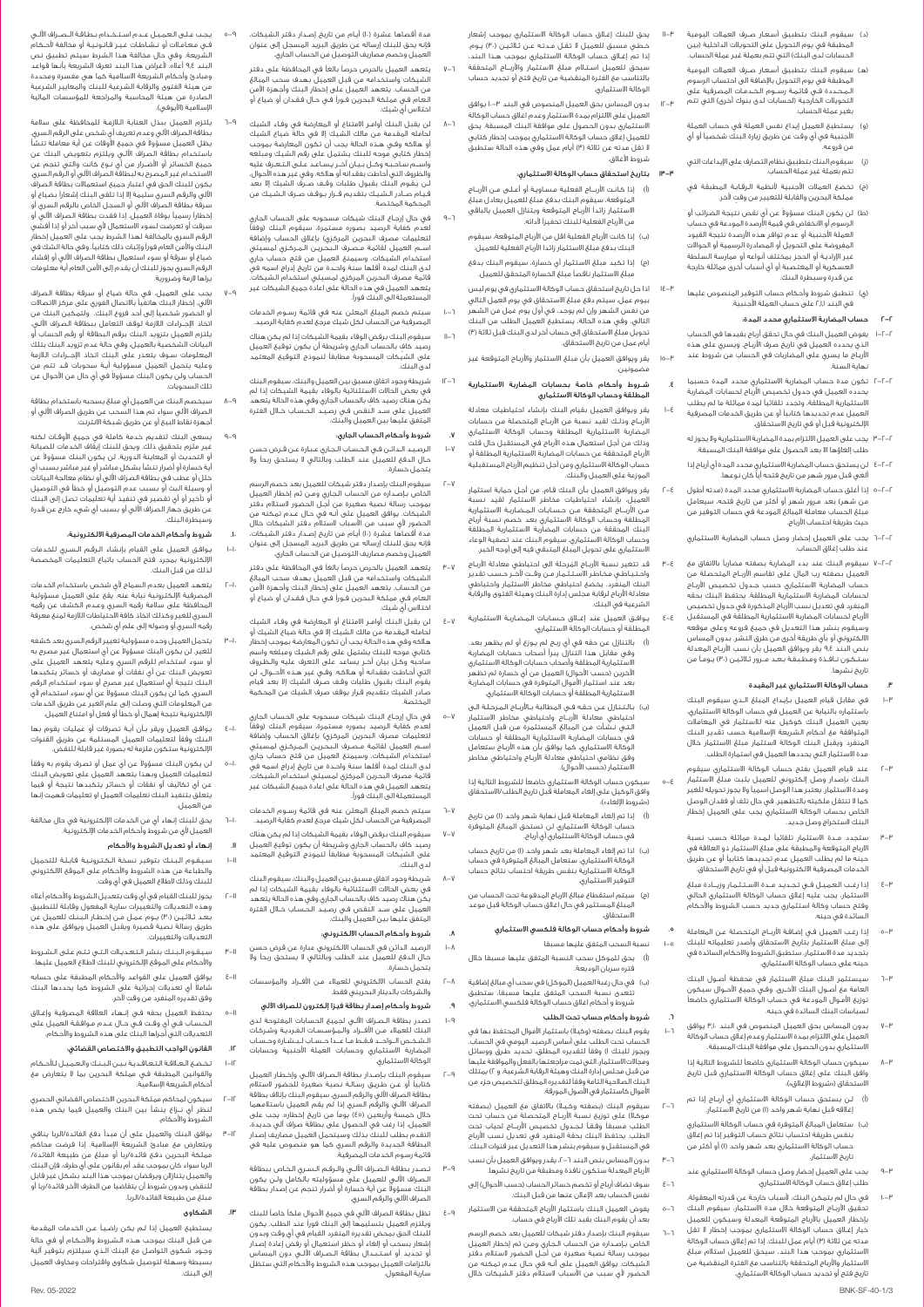#### .<br>الشروط والأحكام العامة:

- 1-1 يعمل البنك بصفة وكيل تحصيل للعميل فقط وال يتحمل لـبـنـك ايــة مـسـؤولـيـة فـيـمـا يتعلق بتحصيل ايــة شيـكات<br>مـودعـة للتحصيل أو أي مـسـتـنـدات دفــع أخــرى. ولا تعتبر عائدات الشيكات المودعة مستحقة السحب إلا إذا قام البنك<br>بتحصيلها أولاً. يحتفظ البنك بالحق فـي خـصـم أي مبلغ<br>سبق قـيـده فـي أي حـساب بـصفة استثنائية. بما فـي ذلك على سبيل المثال مبالغ الشيكات، ولم يتم صرفه فيما بعد عند التحصيل.
- 2-1 ستكون الشيكات المسحوبة على البنك أو أي من البنوك لاخـــرى مستحقة الــدفــع فــي نـفـس الـيــوم إذا تــم إيـداعــهـا<br>ــدى الـبـنـك قـبـل الـسـاعـة الـثـانـيــة عــشـرة (١٢) ظــهـراً مـا لـم يتعذر تحصيلها ألسـبـاب غير متوقعة أو خـارجـة عـن قـدرة وسيطرة البنك.
- 3-1 يدرك العميل بأن عمليات التحويل المصرفي ألي مبلغ وألي جهة و حساب خارج البنك (داخل البحرين) قد يستغرق يومين (٢)<br>عمل على الأقل. بالإضافة تخضع هذه التحويلات داخل مملكة البحرين لنظام التحويالت المالية االلكتروني لشركه بنفت .<br>التطبيق.
- 4-1 للبنك حـق امتياز على كافة األمـــوال والممتلكات أيـً كانت طبيعتها سواء أكانت نقدية أو ودائع أو سندات أو كمبياالت مودعة أو محتفظًا بها لدى البنك باسم العميل أو لصالحه. يحق للبنك االحتفاظ بهذه الممتلكات كضمان لسداد مديونية العميل وبدون أن يمس ذلك أو يتأثر بأي ضمانات أخرى يحتفظ بها البنك كضمان ألداء مديونية العميل، ويحق له وفق تقديره المقاصة لسداد المستحقة عليه.
- .<br>6- البنك، حسب سياساته السائدة والمطبقة، باستثر المبالغ المودعة في الحساب في محفظة أصول البنك العامة ل مجردت التي المستنبة لتالي.<br>مجة مع مبالغ البنك الأخرى.
- 6-1 لن يتحمل البنك مسؤولية أية خسائر أو أضرار تلحق بالعميل نتيجة أي أمـر صـادر من أيـة جهة رسمية مختصة أو أيـة جهة غانونية او اي قرار رسمي بتاجيل دفع الديون او حظر او فرض<br>غيود على التحويل أو بسبب الحرب أو الإصلاحات النقدية أو فسخ العقود أو بسبب خارج عن قدرة وسيطرة البنك.
- .<br>يوافق العميل على حق البنك بخصم أي مبلغ يودع في ح ـطريق الخطا والـتـزامـه بعدم التـصـرف فـي هـذا المبلغ باي<br>طريقة كانت، كما يوافق العميل عند طلب البنك على إعادة أي<br>عبلغ تم إيداعه بطريق الخطأ في الحساب والذي قام العميل بالتصرف فيه أو تحويله من الحساب.
- ۱۸۰ يحق للبنك الحصول على رسـوم وعـمـولات خـدمـة نظير<br>الخدمات التي يقدمها للعميل كما هي محددة في قائمة<br>الخدمات التي يقدمها لمصدق عندمات البنك بحقه في تحديد<br>وتغيير ومراجعة الرسوم والعمولات المذكررة في قائمة رسوم لخدمات المصرفية حسب تقديره المطلق من وقت لاخر. تعتبر<br>ثائمة رسوم الخدمات المصرفية جزءاً لا يتجزأ من هذه الشروط واألحكام وتقرأ وتفسر معها في جميع األوقات.
- 9-1 تعتبر دفاتر البنك وسجالته بينة و نهائية وقاطعة فيما يتعلق بتفاصيل جميع المبالغ المستحقة على العميل للبنك و/أو المبالغ المستحقة على البنك للعميل.
- 10-1 سيقوم العميل بالتوقيع على هذه الشروط واألحكام في كل مرة يقوم الزبون بطلب منتج جديد أو فتح حساب جديد أو عند التعاقد مع البنك.
- 11-1 يوافق العميل على إشعار البنك كتابيًا وعلى الفور بأي تغيير في عنوانه او تفاصيل الاتصال به او تفاصيل هويته، او باي<br>تغيير في شكل عمله الـتـجـاري او أي تغيير فـي المخولين<br>ـالتوقيع أو فـى التزاماته ومسؤولياته الخاصة بالعمل التجارى و أية تغييرات جوهرية اخرى. لن تكون هذه التغييرات ملزمة<br>لمبنك إلا بعد اسـتـلام المستندات الـمـؤيـدة لذلك وتحديث سجلات البنك حسب الإجراءات المتبعة. يفهم ويوافق العميل<br>على حق البنك في إيقاف الحساب أو إنهاء العلاقة المصرفية في حال اذا زادة المدة عن 12 شهر من انقضاء صالحية هوية العميل الموجودة لدى البنك.
- 12-1 يستطيع العميل االطالع على كشف الحساب في أي وقت عن طريق الخدمة المصرفية االلكترونية أو طلب كشف الحساب من اي من فـروع البنك بعد دفع الرسوم المحـددة في قائمة<br>رسـوم الخـدمات المصـرفية بما فـى ذلـك رسـوم توفيـر نـسخة .<br>بطبوعة من كشف الحساب لمدة تزيد عن ستة (١) شهور منقضية من تاريخ الطلب.
- .<br>تتمتع حسابات الاستثمار المطلقة المودعة لـدى البنك في مملكة البحرين بنظام حماية الـودائـع وحسابات االستثمار المطلقة الصادر من مصرف البحرين المركزي حسب القرار رقم 34 لسنة .2010
- 14-1 على العميل أن يلتزم التزامًا تامًا بجميع القوانين واألنظمة لمطبقة والمتعلقة بمكافحة غسل الاموال ولا يجوز له القيام<br>ـأيـة مـعـامـلات أو أنـشـطة تخالف أو تـعـارض قـوانـيـن مملكة البحرين وتعليمات مصرف البحرين المركزي والمطبقة من وقت آلخر.
	- لا يحق للعميل:
- )أ( إجــراء أيـة معاملة تتعلق بأية مبالغ وهـو يعلم أو لديه سبب يدعوه للعلم بأن هذه المبالغ تم الحصول عليها من أنشطة غير مشروعة،
- )ب( إخفاء طبيعة أية مبالغ أو مصدرها أو مكانها أو طريقة لتصرف بها وهو يعلم او لديه سبب يدعوه للعلم بانه<br>تم الحصول عليها من أنشطة غير مشروعة،
- )ج( السماح باستخدام الحساب إلجراء معامالت غير مشروعة و مشبوهة او الاحتفاظ باية مبالغ وهـو يعلم او لديه<br>سبب يدعوه للاعتقاد بأن المبالغ تم الحصول عليها من ععاملات غير مشروعة او مشبوهة، المعاملات المشبوهة<br>هي المعاملات التي يعتقد البنك بأنه اتمت باستخدام<br>بالم تحصلت أو لها علاقة ألبنك بأنه تحت من أي نـ نسلتخدام<br>بثماغة مخالفة للقوانين والظمة مكافحة غسل الأموال<br>نمـا فـى ذلـك قوا والعقوبات االقتصادية(؛ أو
- )د( السماح للغير باستخدام الحساب إليـــداع مبالغ يزعم إنها مملوكة للعميل ولكنها في الواقع تحصلت من أو مملوكة لمصادر غير معروفة.
- 16-1 يوافق العميل على أنه يجوز للبنك تجميد أية مبالغ في أي من حساباته أو اتخاذ اإلجراءات الضرورية األخرى إذا اعتقد البنك أو كان لديه سبب يدعوه لالعتقاد أو الشك بأن المبالغ تم الحصول عليها من خـال طـرق ووسائل غير مشروعة أو تحصلت عن نشاطات غير مشروعة.
- 17-1 يقر العميل بواجب البنك القانوني، بـدون الحاجة الى إخطار العميل، بـإبـاغ السلطات المختصة عـن أيــة معاملة غسل أموال أو أية معاملة أخرى مشبوهة أو محل شك يتم تنفيذها في الحساب.
- 18-1 ال يحق للعميل التمسك بمبدأ السرية تجاه البنك عند قيام لبنك بـالإبـاغ او تقديم ايـة معلومات للسلطات المختصة<br>تنفيذاً لالـتـزامات البنك القانونية بما فـى ذلـك على سبيل لمثال لا الحصر الالتزامات المتعلقة بمكافحة غسل الامـوال<br>ولتزامات قانون الامتثال الضريبى للحسابات الخارجية للولايات المتحدة االمريكية.

19-1 يتعهد العميل بـااللـتـزام بجميع الـقـواعـد واإلجـــــراءات التي يحددها مصرف البحرين المركزي لتزويد البنك بالمعلومات / المستندات التي تساعد البنك بشكل دقيق على تحديد وتقرير هوية العميل ووضعه المالي او اي شخص يتصرف<br>العميل نيابة عنه وخصائص المعاملة التي يمكن للبنك برامها مة او لصالح العربيل، يتعهد العجلي بتحديث عذه بنه<br>لعلي الأشتراطات القانونية والتي اتعهد العجلي لبتحديث منه<br>لبنك والتـتي تـهدف إلـى ضمان كـون المعلية في حال كـون متد منه<br>لمعلومات لا تتفق مع الشتراطات المذكورة أعاله أ

20-1 يفهم العميل ويـوافـق على أنـه يجوز للبنك إنـهـاء العالقة المصرفية في حالة عدم التزام العميل بنصوص البنود الخاصة بمكافحة غسل األموال أو ألي سبب آخر.

21-1 فيما عدا ما يتم إثباته بالكتابة وشريطة حصول البنك على المستندات الثبوتية المطلوبة حسب األصول، يؤكد العميل بأنه يتصرف باألصالة عن نفسه وال يتصرف عن أو يمثل الغير.

ا-CV ليتحمل البنك إية مسؤولية تجاه العميل عن ابنة الحرار<br>لن يتحمل البنك إليه السفولية تجماه العميل عن الجمال المرار الرابع<br>لم أضار الخرار أخرى خاصة أو تبعية يتكبدها العميل أو أي شخص<br>لم يتحمل نبابة عن العميل أو الخرية تبتد

..."P لن يكون البنك مسئولاً عن أو خسائر او أضرار أو تكاليف أو يكانيك مسئولاً تكاليف أو تكاليف أو الأمرار قائد<br>من يكون البنك مما لم تتركيب من قبل البنك في سبيل تأدية<br>أكدارامه، ما لم تترتب هذه الأصرار أو التكاليف أو المسئل

24-1 لن يقوم البنك أو الغير بتقديم أي ضمانه للعميل فيما يتعلق بعالقة البنك مع العميل. فيما عدا ما ذكر أعاله وللحد الذي يكون فيه العميل مستحقًا لنسبة من حماية حسب لوائح يصرف البحرين المركزي السائدة، لن يكون البنك مسؤولا<br>مصرف البحرين المركزي السائدة، لن يكون البنك مسؤولا<br>تجاه العميل عن أي خسائر يتكبدها العميل.

−٢٥ يغهم ويوافق العميل بان البنك قد يقوم، من وقت الخر.<br>باجراء بعض العميلات في الحساب (على سبيل المراقات)<br>باجراء بعض العميلات في الحميل العميل وليمن المرادرة للبنك<br>من مصرف البحرين المركزي أو محاكم مملكة البحرين أو أي<br>من هذه التعليمات.

26-1 يفهم ويوافق العميل بأن البنك ملزم حسب تعليمات مصرف البحرين المركزي بتفعيل خدمة الرسائل النصية القصيرة من أجل إخطار العميل بأي عملية تنفذ في الحساب.

- 27-1 يدرك ويوافق العميل على أن البنك قد يقوم بفرض رسوم إذا انخفض حساب العميل عن متوسط الرصيد الدائن المطلوب في الحساب )حسب نـوع الحساب(، حيث أن البنك سيكون بمثابة أجير يحفظ مال العميل بثمن.
- 28-1 يـــوافـــق الـعـمـيـل عـلـى الـمـحـافـظـة عـلـى مـتـوسـط الـرصـيـد الدائن المطلوب في الحساب )حسب نوع الحساب( كما هو معلن عنه في قائمة رسوم الخدمات المصرفية أو على موقع البنك االلكتروني.

29-1 يستطيع البنك دون اشعار مسبق العميل إغالق أي حساب ال يتوفر فيه أقل متوسط الرصيد الدائن الشهري المطلوب أولم يتوتر تيه الى تقوست الرسيد الدامل السا<br>تقيد فيه أي عملية لمدة ستة (٦) أشهر.

–،۳ في حال كانت جميع حسابات العميل غير لنشبة، حيث لم يتم<br>إجراء أو كانت جميع أي أي من حساباته في البنك سيتم تدويل حتى تجار<br>والفترة الزمنية لتجميد والمبينة أدناه أنن ولن يتمكن العميل<br>والفترة الزمنية لتجميده والمبينة أدناه و ( ۲٤ ) شـهـرا، شـريـطـة ان يسمح الـبـنـك دائـمـا بالتحويلات<br>الإلكترونية واليدوية إلى أي حساب مجمد.

31-1 في حالة تصنيف الحساب على أنـه مجمد، يجوز للبنك في غضون ستة ) 6( أشهر من تاريخ هذا التصنيف إغالق الحساب وإخطار العميل بهذا اإلغالق.

۱۴٬۰۰۰ الحساب ساكن بحيث لم يجر العميل ال عملية به<br>لما تكثير الحسب العربية سيتحول الحساب آليا إلى حساب غير<br>مطالب به ويجب على العميل مراجعة أي من فروغ البنك الإعادة<br>الخدمات المصرفية).<br>الخدمات المصرفية).

ـ PP في حال الحساب المشترك الذي يتم فتحه من قبل اكثر من<br>شكس بسعتتبر إجمالي المبلغ المودع في الحساب مملوكا<br>بالتساوي لجميع الحصاب الحساب، وستتم السابة والعالم و نزاح بين<br>التساوي الحسابات المشتركي وبحدث في حالة الوفاة أو لصحاب المسابات المستركة ، يعود البلاد بيرانينك ولس المورا<br>على أساس كل حالة على حدة وفقًا لقوانين وأنظمة مملكة<br>لبحرين. البحرين.

⊢6 — يحتفظ البنك بحقه في إغلاق حساب او حسابات العميل في<br>حالة إخلاله ، بأي من هذه الشروط والأحكام، سيقوم البنك<br>بإخلال العميل بـقـرار غلق الحساب وعليه جوافق العميل<br>على إعادة جميع الشيكات غير المستعملة وبطاقات الصراف<br>على إج

-<br>كـي حـال وفــاة الـعمـيـل، يـؤكـد الـبـنـك بــأن تـحـويـل الملكية<br>القانونية للأموال المتوفـة فمــ الحسابـــا بـــو القانونية للأموال المتوفرة في الحساب لن يتم إلا بعد الحصول<br>على المستندات الأصلية (والاحتفاظ بنسخة منها<br>من وزارة العدل والشؤون الإسلامية والتي تثبت استحقاق<br>الشخص أو الأشخاص لورثه العميل المتوفى. يتعهد البنك بااللتزام التام بمحتوى هذه المستندات.

ا–٣١ بحرن المبساس بالبند "البحرن للبنك حسب تقديره المطلق<br>و في أو مساس بالبند ""اب يحول لبنك حسب تقديره لم يقول له وقاء أو إلغاء أو إلغاء أو<br>من منتجاته أو خدماته بموجب إشعار مسبق عن طريق موقع<br>من منتجاته المرتدون أو وسيلة ا

37-1 يدرك ويوافق العميل على أنه يجوز للبنك االستعانة بطرف ثالث ألية وظائف أو خدمات والتي تنطوي على نقل معلومات العميل. يوافق العميل على مثل هذا التعهد.

⊢۱۸ لتاك من أننا نقي بالتزاماتنا المتعلقة بحماية البيانات<br>القانون عن أننا نقي بالتزاماتنا المتعلقة بحماية البيانات<br>أننا نحتاج إليها فعلياً للأغراض التي حصلنا عليها في المقام<br>أنا و ترمينها من تجار الجماعة أن بحققاء أو إذف

39-1 تنطبق هذه الشروط واألحكام عند استخدامك ألي بطاقة من بطاقات بيتك )البحرين( لدى أي منصات المحفظة الرقمية. .2 حسابات المضاربة االستثمارية المطلقة

1-2 حسابات التوفير االستثمارية:

1-1-2 حساب التوفير/ حساب جزيل:

)أ( يقوم البنك، باعتباره مضاربًا، باستثمار أمــوال حساب التوفير وفقًا لمبدأ المضاربة المطلقة على أسـاس أقل رصيد يومي ومتوسط الرصيد الشهري فـي الحساب. ً يحق للبنك، حسب تقديره المنفرد ومـراعـاة للمصلحة

Rev. 05-2022 BNK-SF-40-1/3

لمشتركة للبنك والعميل، تحديد اساليب وطرق ومجالات<br>لاستثمار والتي تم مراجعتها والموافقة عليها من قبل<br>مجلس الإدارة وهيئة الفتوى والرقابة الشرعية.

- )ب( سيقوم البنك بصفته مضاربًا باالتفاق مع العميل بصفته رب الــمــال عـلـى تـقـاسـم األربــــاح المتحصلة مــن حساب التوفير حسب جدول تخصيص األرباح لحسابات المضاربة لاستثمارية المطلقة. يحتفظ البنك بحقه المنفرد في<br>تعديل نسب الأرباح المذكورة في جدول تخصيص الأرباح<br>لحسابات المضاربة الاستثمارية المطلقة في المستقبل بدون المساس بنص البند ،9.4 يقر ويوافق العميل بأن نسب الاربـاح المعدلة ستكون نافذة ومطبقة بعد مرور<br>ثلاثين (٣٠) يوماً من تاريخ نشرها. هذه التغييرات سارية لمفعول وقابلة للتطبيق بعد ثلاثين (٣٠) يوم عمل من<br>|خطار البنك للعميل بهذا التغيير عن طريق رسالة نصية ً قصيرة. يجب أيضا إتاحة جميع التغييرات على الموقع .<br>الالكتروني للبنك
- )ج( ســـوف تـضـاف أربــــاح أو تخصم خـسـائـر حـسـاب التوفير )حسب األحوال( الى نفس الحساب بعد اإلعالن عنها من قبل البنك.
- )د( يـفـوض العميل البنك باستثمار األربـــاح المتحققة من حساب التوفير بعد أن يقوم البنك بقيد تلك األربـاح في حساب التوفير.

#### 2-1-2 حساب لبشارة

- تطبق شروط وأحكام حساب التوفير المذكورة في البند 1-1-2 أعاله ، سروط وصحاب للبشار.<br>مساب لبشارة بالإضافة إلى:
- 1-2-1-2 حساب "لبشارة" هو حساب توفير استثماري غير مقيد متوافق مع احكام الشريعة الإسلامية يوفره بيت التمويل<br>الكويتي – البحرين («البنك») حيث يتم استثمار المبالغ<br>المودعة فيه على أساس المضاربة. يكون للبنك بصفته مضاربًا الحق المطلق بإتخاذ كافة االجراءات التي يعتبرها ضرورية لتحقيق المصلحة المشتركة للبنك وعمالئه.
- 2-2-1-2 سيقوم البنك بإستثمار أصـول حساب "لبشارة" باسمه لـصـالـح أصــحــاب هـــذه الـحـسـابـات وعـلـى مسوؤليتهم الـكـامـلـة. مـن الـمـعـروف شـرعـً أن الـبـنـك يضمن أصـول حسابات المودعين في حـاالت ثبوت التعدي أو التقصير المتعمد أو مخالفة هذه الشروط واألحكام من قبل البنك.
- 3-2-1-2 يمكن فتح حساب "لبشارة" بالدينار البحريني والــدوالر األمــريــكــي ويـمـكـن فـتـحـه بـالـحـضـور شـخـصـيـً ألي من فروع البنك.
- 1–1–6 يتاح حساب "لبشارة" للزبائن من جميع الجنسيات ويمكن<br>فتحه من قبل الأفراد (شريطة بلوغ ١٨ عاماً) والمؤسسات<br>والـشـركـات والأشـخـاص الاعـتـبـاريـة الأخــرى وبالتمثيل الـقـانـونـي. كـمـا يمكن لـلـوصـي الـقـانـونـي فـتـح حساب<br>'لبـشارة\* بالنيابة عن الشخص القاصر.
	- 5-2-1-2 إن الحد األدنــى لفتح حساب "لبشارة" هو خمسون )50( دينار بحريني او ما يعادله حسب سعر الصرف المطبق.<br>يجب على الزبون عند الشروع بفتح الحساب أن يستكمل ويقدم استمارة فتح الحساب وأن يرفق معها المستندات المؤيدة التي يطلبها البنك لذلك.
	- 6-2-1-2 يستطيع الزبون إيداع أية مبالغ في حساب "لبشارة" عن طريق الإيــداع النقدي أو عن طريق الشيكات أو بطريقة<br>التحويل (سويفت) باستخدام رقـم الحساب المصرفي<br>الدولي (IBAN). لن يكون البنك ملزماً باعتماد أية مبالغ في حساب "لبشارة" وإجراء أي استثمار نيابةً عن الزبون ما<br>لم يتأكد بإنه استلم المبالغ بالكامل.
- 7-2-1-2 لن يقوم البنك بإصدار بطاقة صراف آلي أو دفتر شيكات لحساب "لبشارة" .يمكن لصاحب حساب لبشارة السحب النقدي او التحويل عن طريق الدفع الالكتروني (SWIFT)<br>بالحضور الشخصي إلـى البنك. بينما سيكون بإمكان .<br>الزبون تحويل أية مبالغ الى حساب "لبشارة".
	- 1−1−1− لا يحق لموظفي البنك وابـائـهـم وأزواجــهــم وأبنائهم<br>الدخول في السحب.
	- 9-2-1-2 يستند الحساب على مـبـدأ المضاربة ويـتـم فيه توزيع الجوائز تبرعا من امـوال المساهمين في البنك ولا يتم<br>خصمها من أرباح المضاربة ولا من رأسمالها.
	- 10-2-1-2 سيحصل البنك )بصفته مضاربًا( على نسبة من العوائد الـنـاتـجـة عــن اسـتـثـمـارات حـسـاب "لــبــشــارة" ان تحققت. قـد يـقـوم البنك بشكل منفرد بتعديل هــذه النسب<br>المستقبلية من حين الى آخر هـذه التغييرات سارية وقابلة<br>للتطبيق بعد ثلاثين (٣٠) يـوم عمل مـن إخـطار البنك للعميل بهذا التغيير عن طريق رسالة نصية قصيرة. يجب ً أيضا إتاحة جميع التغييرات على الموقع االلكتروني للبنك.
	- 1−1−1−1 على الزبون الاحتفاظ بمبلغ لا يقل عن خمسين (٥٠) دينار )<br>بحريني أو ما يعادله في حساب "لبشارة" لمدة ،۳ يوم قبل نهاية الشهر المسحوب عليه حتى يتاهل للدخول في<br>السحب الشهري.
	- 12-2-1-2 على الزبون االحتفاظ بمبلغ ال يقل عن خمسين )50( دينار بحريني او ما يعادله في حساب "لبشارة" لمدة ٩٠ يوم قبل<br>نهاية الشهر المسحوب عليه حتى يتأهل للدخول فى السحب على الجائزة الكبرى.
- 13-2-1-2 عند احتفاظ الـزبـون في كل شهر بمبلغ خمسين )50( دينارًا بحرينيًا أو ما يعادله كأقل رصيد يومي في حساب "لـبـشـارة" لـمـدة 30 يـومـً قبل نهاية الشهر المسحوب عليه سيتأهل لفرصة واحـــدة لـدخـول السحب. ستزيد فـرص الـزبـون في الفوز كلما تضاعفت المبالغ المودعة في الحساب.
	- 14-2-1-2 لحسابات لبشارة بالدوالر األمريكي سيتم احتساب عدد فيسابات ليساره بالدودر الاسريسي لسيسا السعاد.<br>فرص السحب بما يعادله بالدينار البحريني حسب سعر الصرف المطبق
- 15-2-1-2 تتم السحوبات الشهرية والسحوبات الكبرى لحسابات »لبشارة« حسب التواريخ المعلنة من قبل البنك والذي يحتفظ بحق تحديد التواريخ حسب تقديره المطلق.
	- 16-2-1-2 بغض النظر عن عدد الفرص التي يمتلكها زبائن حساب "لبشارة"، فإنه ال يحق لهم الفوز بأكثر من جائزة في كل عملية سحب في اي يوم سحب. وفي حالة فوز زبون واحد<br>بأكثر من جائزة واحدة لكل سحب في أي يوم سحب، فإن<br>البنك يحتفظ بالحق في اختيار فائزاً بديلاً آخر.
	- 17-2-1-2 تتم جميع السحوبات على جوائز حساب »لبشارة« تحت اشــراف ومراقبة ممثلي الخدمات المصرفية لـأفـراد في البنك وبـحـضـور مدققي الـحـسـابـات الداخليين للبنك ومـدقـقـي حـسـابـات خـارجـيـيـن وممثلي وزارة الصناعة .<br>والتجارة والسياحة.
	- 18-2-1-2 سيقوم البنك بإشعار الفائزين بعد كل عملية سحب بالجائزة الخاصة لكل فائز عن طريق الإتـصـال او ارسـال<br>رسائـل خطية. سيتم الإتـصـال بالفائز بالجائزة الـكبرى<br>حسب الرقم|و العنوان|لمسجل|لدى|لبنك|لتجنب|لشك، لن يطلب البنك من الفائزين أي معلومات شخصية عند االتصال بالفائزين و/ التواصل معهم.
- 19-2-1-2 تحدد النتائج النهائية للسحوبات من قبل وزارة الصناعة والتجارة والسياحة.
- 20-2-1-2 سيتم دعوة الفائزين حسب تقدير البنك المنفرد لحضور مراسم خاصة ينظمها البنك. سيحق للبنك استخدام

.<br>م الـفـائـز فـي الـحـمـات الترويجية والاعـانـيـة الحالية والمستقبلية و/أو المواد التسويقية. وعـالوة عـلى ذلك<br>يحق للبنك استخدام صـورة الفائز. يجب أن يكون الفائز<br>أو مـثـله القانوني حاضر شخصيا للتوقيع على الوثائق<br>الخاصة بتسليم الجائزة.

- 21-2-1-2 يوافق زبـون حساب "لبشارة" وحسب القانون على منح البنك الحق المستمر على حساب "لبشارة" بخصم المبالغ ً المستحقة عليه والـتـي لـم يسددها ســـواء فـي الوقت الحالي أو في المستقبل.
- 22-2-1-2 يوافق زبـون حساب "لبشارة" على أن يحق للبنك إجـراء بوسي رجون — ...<br>مقاصة مقابل حساباته واستخدام المبالغ الموجودة في الحساب للوفاء بهذه االلتزامات أو المطلوبات في ذلك الوقت في حالة إخـال أو حـدوث حالة طارئة في الحدود .<br>التي يسمح بها القانون.
- 23-2-1-2 في حالة تعارض قوانين وأحكام مملكة البحرين مع حق الزبون في تملكه ألية جائزة مقدمة من البنك، سيقوم البنك بتقديم قيمة الجـائـزة (حـسـب تقديره المنفرد)<br>إلـى الـزبـون الـفـائـز بعد اخــطـار ومـوافـقـة وزارة الـصـناعة .<br>والتجارة والسياحة.
- 24-2-1-2 في حالة وفاة الفائز قبل استالم الجائزة سيتم االحتفاظ بالجائزة في حـوزة البنك لحين استـكمال إجـراءات إصدار<br>الفريضة الشرعية والتوكيل الرسمي بإستلام الجائزة<br>من قبل الجـمات المختصة وذلك من أجل تسليمـها إلى ورثة المتوفى.
- 25-2-1-2 يقر الزبون بأن جميع المعلومات والمستندات المقدمة للبنك صحيحة ودقيقة وشاملة وأنه أذا حدثت أية تغييرات على المعلومات المقدمة فـأن الـزبـون سيقوم بإشعار ً البنك بذلك كتابة.
- C−F−1−T لن يكون البنك مسؤولا عن أيـة أضـرار قد تحدث نتيجة العطل في الإرسال ايا كان نوعه وقت إشعار الفائزين كما<br>لن يكون مسؤولاً عن أى تأخير أو خسارة.
- 27-2-1-2 تعتبر جميع النشرات الصادرة من قبل البنك فيما يتعلق بحساب "لبشارة" جزءًا ال يتجزأ من هذه الشروط واألحكام.
- 28-2-1-2 شريطة الحصول على موافقة وزارة الصناعة والتجارة والسياحة المسبقة، يحق للبنك تغيير هـذه الشروط واألحـكـام حسبما يــراه مناسبًا. سيقوم البنك بإشعار الزبائن بهذه التغييرات بالطرق التي يحددها القانون المطبق في حينه.
- 29-2-1-2 فـي حـالـة وجـــود أي إخـتـاف بين الـنـص الـعـربـي والنص ــ<br>ــلـيــزي لــهــذه الـــشـــروط والأحـــكـــام، سـيـع النص العربي.
- 30-2-1-2 تخضع هــذه الــشــروط واألحــكــام ويـتـم تفسيرها وفقًا لقوانين مملكة البحرين الى الحد الـذي لا تتعارض فيه<br>هذه القوانين مع مبادئ وأحكام الشريعة الإسلامية.
- 1−1−1−1 أي نـــزاع يــنـشـا بـيــن الــطــرفـيــن فـيــمـا يــــحـمــن فــــده<br>الـشــروط والأحـكام يخضع للاختصاص الحصري لمحاكم ..<br>مملكة البحرين.
- F−I−I−T لن يكون البنك مسؤولاً عن أية تكاليف أياً كانت متعلقة بن يبلون البلك المسوود عر<br>بتملك الجوائز غير النقدية.
- 33-2-1-2 بدون المساس بنص البند 2.1.2.13 جميع حسابات لبشارة مؤهلة وسيتم إدخالها في السحب بغض النظر عن حالة<br>الحساب وفقًا لتقدير البنك (لا يجوز الاستعلام عن هذا التقدير تحت أي ظرف من الظروف).

#### 3-1-2 حساب التوفير المتميز

- )أ( شريطة تحقق األرباح وشريطة االحتفاظ برصيد شهري ال يقل عن خمسين ألف دينار بحريني (٥٠,٠٠٠) في الحساب<br>سوف يحصل صاحب حساب التوفير المتميز على أرباح شهرية حسبما يتم اإلعالن عنها من قبل البنك.
- )ب( حسب األحــــوال، إذا قـل متوسط الـرصـيـد الـشـهـري في حساب التوفير المتميز عن خمسين الف دينار بحريني<br>(٥٠٫٠٠٠)، سيحق للبنك حسب تقديره دفع نسبة الأرباح المطبقة على حساب التوفير.

#### 4-1-2 حساب البراعم

- )أ( حساب البراعم عبارة عن حساب مخصص لألطفال ويمكن لسف البراسم للبارة عن تسمت المستشر للمسمان ويهتش<br>لتحه باسم الطفل من تاريخ الــوالدة وحتى عمر أربعة .<br>مشرق (۱۶) سنة.
- )ب( يستطيع أي من الولي الطبيعي أو الوصي القانوني أو والدة الطفل/الطفلة فتح وإدارة حساب البراعم.
- (ج) فـي حــال وفــاة الـشخـص الــذي قــام بفتح وإدارة حـساب<br>البـراعم وترتب جراء ذلك عدم وضوح أو خلاف بخصوص الـشـخـص الــذي يستطيع إعــطـاء اي تعليمات للبنك<br>بخصوص حساب البراعم، سيقوم البنك بطلب واعتماد<br>حكم المحكمة المختصة أو أى جـهة أخرى ذات اختـصاص.
- )د( لن يقوم البنك بربط حساب البراعم مع الحسابات الخاصة بالولي الطبيعي أو الوصي القانوني أو الوالدة في أي حال<br>من الأحوال. سيتم التعامل مع حساب البراعم على إنه حساب مستقل لمصلحة الطفل/الطفلة.
- (هـ) تنتقل صالحية إدارة الحساب إلـى من تم فتح الحساب<br>باسمه بحجيد بامغه سن البشد والصيوابأ عليه واب باسمه بمجرد بلوغه سن الرشد ما لم يطرأ عليه عارض .<br>من عوارض الأهلية وفقاً لأحكام القانون.

#### 5-1-2 حساب شباب الديرة

6-1-2 حساب العملة األجنبية

عملة الحساب.

- )أ( حساب شباب الديرة عبارة عن حساب مخصص للشباب ابـتـداء من سن الخامسة عشر )15( وحتى عمر الحادية <u>ً</u> والعشرين )21( سنة.
- )ب( يستطيع أي من الولي الطبيعي أو الوصي القانوني أو والدة الشاب/الشابة فتح وإدارة حساب شباب الديرة.
- (ج) يستطيع الشاب بمفرده /تستطيع الشابة بمفردها فتح<br>حساب شباب الديرة شريطة تقديم المستندات الكافية التي تثبت الحاجة لفتح الحساب.

(د) لن يقوم البنك بربط حساب شباب الديرة معّ الحسابات<br>أطالت الطبيعي العباب الموسيّة والوصيّ القانوني أو الوالدة في<br>أي حال من الأحوال وسيتم معاملة حساب شباب الديرة<br>كحساب مستقل لىصلحة الشاب/الشابة. (هـ) - تنتقل صالحية إدارة الحساب إلـى من تم فتح الحساب<br>- باين عب عبد باعده سنة البشيط الصنابات عليه باسمه بمجرد بلوغه سن الرشد ما لم يطرأ عليه عارض

باسية بمبرد بنوعة سن الرسد فا ما ع<br>من عوارض الأهلية وفقاً لأحكام القانون.

)أ( يستطيع العميل إجـراء السحوبات النقدية من حساب العملة الأجنبية بنفس عملة الحساب أو بأي عملة أخرى<br>شريطة توافر العملة المسحوبة لدى البنك وباستخدام<br>نظام التصارف (نظام بيعَ وشراء العملات). )ب( لــن يـقـوم الـبـنـك بـاحـتـسـاب أي رســـوم عـلـى التحويالت .<br>الداخلية (بين الحسابات لدى البنك) بنفس عملة الحساب. )ج( ســيــقــوم الــبــنــك بــاحــتــســاب الــــرســــوم الـــمـــحـــددة في قـائـمـة رســـوم الــخــدمــات الـمــصــرفـيـة عــلـى الـتـحـويــالت<br>الخارجية (الحسابات لــدى بنوك أخــرى) التـى تتم بنفس